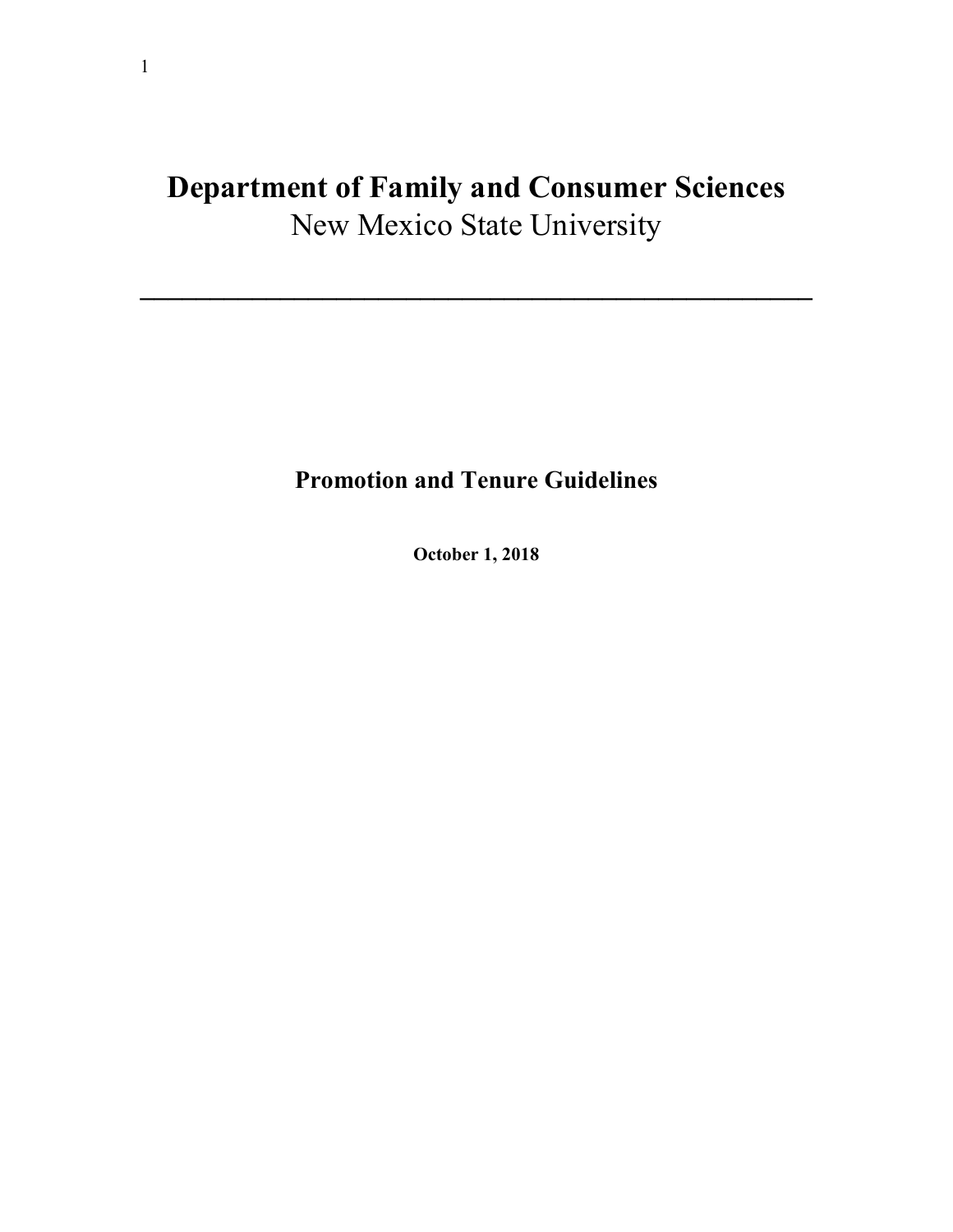#### 2

#### **FAMILY AND CONSUMER SCIENCES CRITERIA FOR PROMOTION AND TENURE**

#### **I. Mission, Goals, and Objectives of the Department**

#### *Mission*

The Department of Family and Consumer Sciences (FCSC) at New Mexico State University is committed to the broad mission of land-grant universities in general, our University in particular, and the mission of the College of Agriculture, Consumer and Environmental Sciences (ACES). The philosophical base from which we developed the Departmental mission statement emanates from the beliefs that:

o Issues impacting the human condition are interconnected in nature;

o Quality of life is affected by reciprocal relationships between people and their environments;

- o Human beings and families are the fundamental units of society;
- o Education empowers people to make informed decisions.

The Department offers a unique, multi-disciplinary perspective from which to address issues encountered by individuals as they interact with their environment. Issues are addressed from state, national and international perspectives. The faculty in the Department of Family and Consumer Sciences serve the culturally diverse clientele of New Mexico through quality teaching, research, extension education, and public service programs. They endeavor to produce and disseminate scholarly information to advance the understanding of the citizens of New Mexico in the areas of human development, family relations, family resource management, clothing, fashion merchandising, textiles, food science and technology, human nutrition, and family and consumer sciences education. All faculty in the Department are expected to work toward the fulfillment of this mission as they proceed towards tenure and promotion.

#### *Department Goals and Objectives*

The Department of Family and Consumer Sciences at New Mexico State University has the following goals in teaching, research, and outreach and service:

1. Providing excellence in instruction in the various aspects of Family and Consumer Sciences to prepare students to enter and advance in their chosen professions.

2. Conducting research and scholarly activities to add to the Family and Consumer Sciences body of knowledge, and working with individuals and families to apply such knowledge to their lives.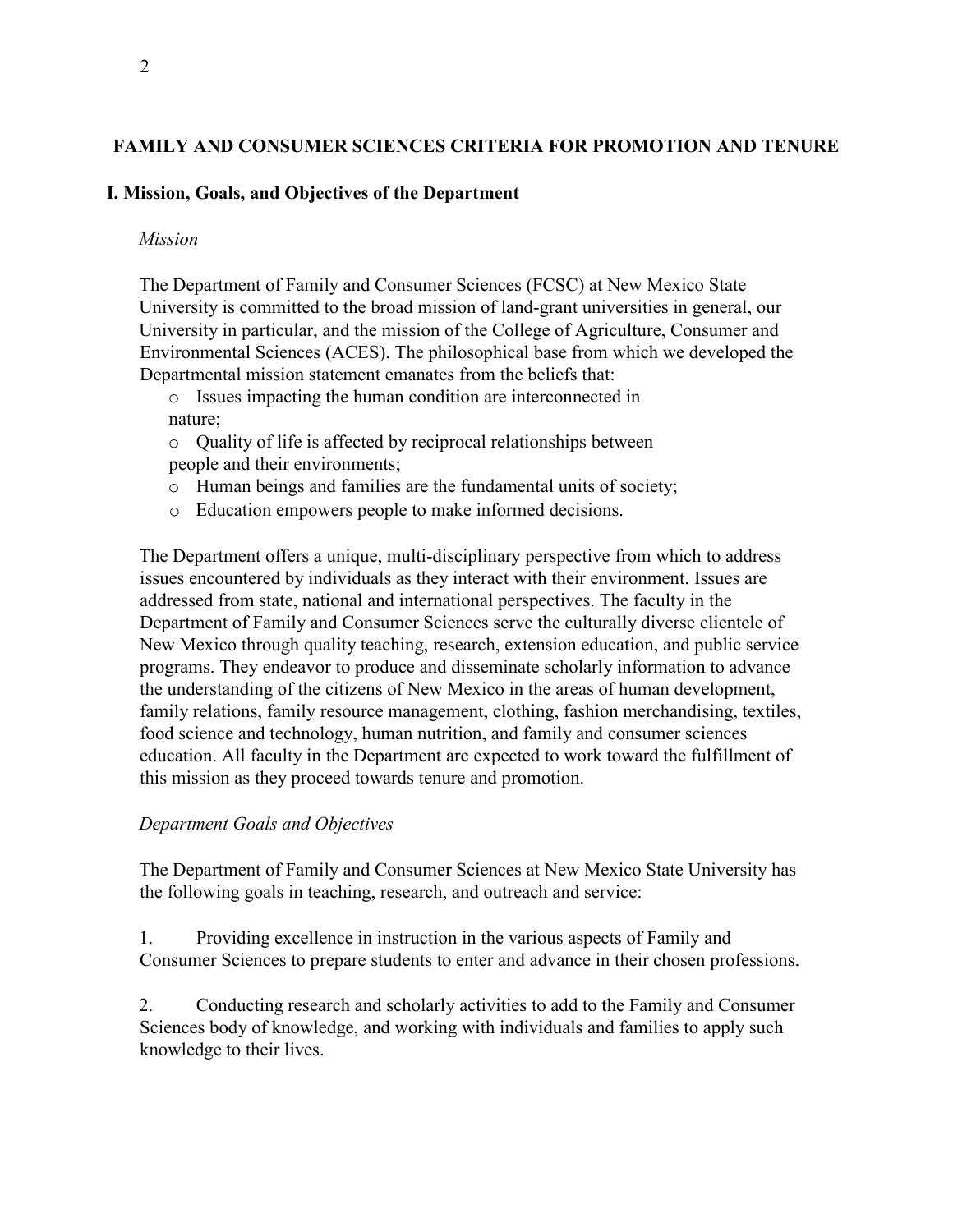3. Providing professional outreach and service and leadership to stakeholders, including other professionals and consumers.

To achieve these goals, the department objectives are to:

1. Provide outstanding undergraduate and graduate programs with coursework in the various aspects of Family and Consumer Sciences.

2. Provide effective advising and mentoring to assist both undergraduate and graduate students in achieving their academic and career goals.

3. Serve students university-wide through course offerings unique to Family and Consumer Sciences.

4. Plan, conduct, and disseminate research, and apply knowledge at the local, state, national, and international levels.

5. Respond with service and outreach efforts to meet the needs of students, the university, communities, and the profession.

6. Provide faculty with opportunities to assume leadership positions at the departmental, college, university, state, national and international levels.

# **II. Introduction to Tenure and Promotion Criteria**

The Department of Family and Consumer Sciences (FCSC) adheres to promotion and tenure policies, processes and criteria, as set forth in the Promotion and Tenure Policy for New Mexico State University ( Chapters 9.30-9.36, New Mexico State University Administrative Rules and Procedures) hereafter referred to as University ARP and the College of Agriculture, Consumer and Environmental Sciences (College of Agricultural, Consumer and Environmental Sciences Criteria for Promotion and Tenure) hereafter referred to as ACES Criteria for P & T.

Information in each section of this document (FCSC Criteria for Promotion and Tenure) **supplements** information in the correspondingly numbered section of University ARP. University ARP details policy and procedures of the promotion and/or tenure process that apply to all principal units of the university. ACES Criteria for P & T provides **additional**  policy and procedural information that applies specifically to principal units within the college. A candidate must read all three documents to fully understand the process. Each faculty member is responsible for following the policies and procedures in the University, College and Principal Unit documents.

FCSC non-tenure-track faculty (NTTF) members, in general, have qualifications commensurate with the corresponding ranks of tenure-track faculty (TTF) members. A NTTF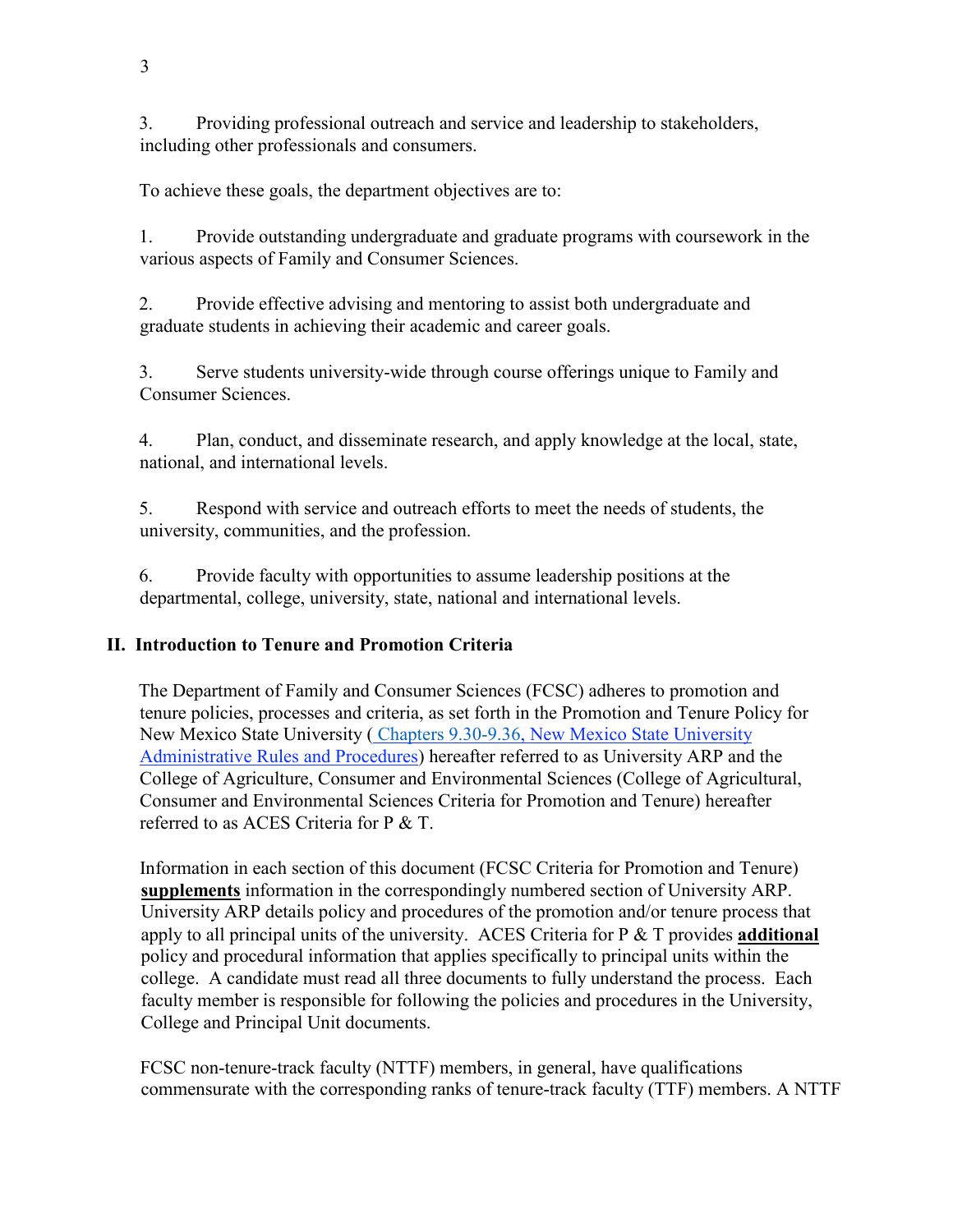member's performance is evaluated annually using the same evaluation process as outlined for TTF members. Therefore, FCSC includes NTTF in its promotion and tenure policy, and all references to TTF in the University ARP should be replaced with the more inclusive term, faculty, when applied to the FCSC department except in the case of tenure. FCSC promotion and tenure guidelines should be provided for all faculty, tenure-track and non-tenure-track.

# **III. Conflict of Interest in the FCSC Department Promotion and Tenure Committee**

A conflict of interest is defined as any case in which an objective outsider would reasonably suspect a conflict of interest that would result in an inability to be objective and fair in the assessment of a candidate's record.

FCSC Department promotion and tenure committee members have the responsibility to avoid actual conflicts of interest and the appearance of conflicts of interest. Prior to deliberations, the committee chair will review with the committee the matter of conflict of interest. Any member of the committee who has a conflict of interest with respect to a case will request recusal for that particular case by submitting a request to the chair of the committee.

A two-thirds majority of committee members may vote to recuse a committee member who has an actual or apparent conflict of interest but does not request recusal. The chair of the FCSC Department P & T committee will submit a memo indicating the recusal to the FCSC administrator.

Recusals will be noted in any reporting of the committee vote counts.

# **IV. Performance Evaluation**

The annual performance review of tenure-track faculty includes written details relating to assigned duties (i.e. teaching and advising, scholarship and creative activity, service, extension and outreach and apportionment). The reviews also include separate statements addressing progress toward tenure and toward promotion including steps that should be taken to strengthen the faculty member's case (University ARP Chapter 9.35 Part 5 B.4).

# **V. Allocation of Effort**

Critical to the FCSC process of evaluation for promotion and/or tenure is the allocation-ofeffort statement (See University ARP Chapter 6.60 Faculty Assignments – General). Each year, in consultation with the FCSC administrator, faculty shall complete and sign an allocation-of-effort statement with mutually agreed-upon changes made during the year, as needed. This form for the upcoming year shall be completed at the time of the faculty member's annual performance evaluation. Mid-year revisions are permissible when significant changes in responsibilities occur. The allocation-of-effort statement reflects an individual's goals and objectives as they relate to the university's mission and the FSCS department's expectations and will be used as the basis for evaluation. All levels of the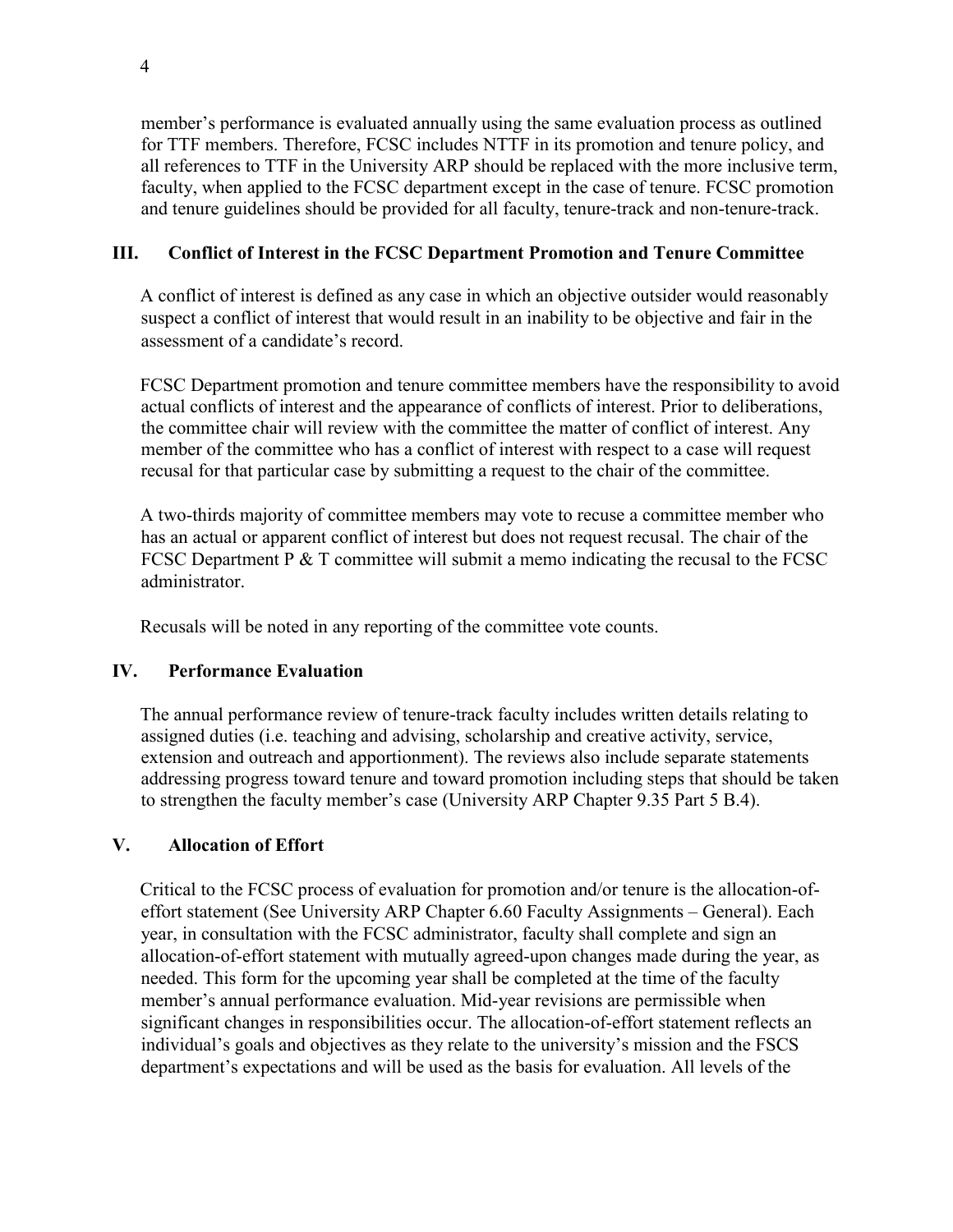promotion and/or tenure process will acknowledge and respect variations among individual allocation-of-effort statements

#### **VI. General Statements**

Promotion of faculty members and issuance of continuous contracts are matters of utmost importance to any university. Criteria by which FCSC faculty members are evaluated defy simple enumeration because most have unique professional skills, as well as teaching, research and/or outreach responsibilities. The land-grant philosophy under which NMSU functions dictates that faculty members participate in various service and leadership activities. Therefore, promotion and/or tenure evaluations must consider the individual's professional performance in light of the agreed-upon allocation of effort and specified service and leadership functions.

Evaluators will strive to evaluate candidates in the fairest and most even manner possible, taking into consideration that all evaluation criteria do not apply uniformly to all disciplines and candidates. In general, the candidate being evaluated should demonstrate professional stature and the ability to communicate with relevant clientele. The candidate's level of ability in these areas should be consistent with the rank or tenure status being sought. In addition, the candidate should demonstrate the ability to communicate and work effectively with colleagues, administrators and staff. Candidates seeking promotion and/or tenure are encouraged to document collaborative efforts in the areas of research and scholarly activities, teaching and student mentoring, service, and outreach and extension.

Judgments about tenure and promotion must be made based on an individual's responsibilities and performance. These judgments should recognize that each faculty member has a unique responsibility within the college and department. Likewise, the candidate must be aware that advancement through the academic ranks requires not only excellence in the candidate's discipline, but also evidence of developing the professional stature and maturity of view expected of those in the professorial ranks. Those applying for promotion and/or tenure are, therefore, responsible for providing the basis for appraisal of their performances, professional maturity and likelihood of continued contributions.

#### **A. Credit for Prior Service**

Newly recruited faculty or faculty transferring from other NMSU colleges will be evaluated for promotion and/or tenure in accordance with University ARP.

#### **B. Mid-Probationary Review**

The FCSC department must review all packets submitted by faculty who are not fully promoted. The annual review provides feedback on the tenure-track faculty member's performance and is used to identify specific activities to enhance the candidate's progress toward promotion and tenure. The review by the FCSC Department's  $P \& T$  committee is formative, intended to assist tenure-track faculty in achieving promotion and/or tenure and must take into account the allocation of work effort during the years reviewed and be based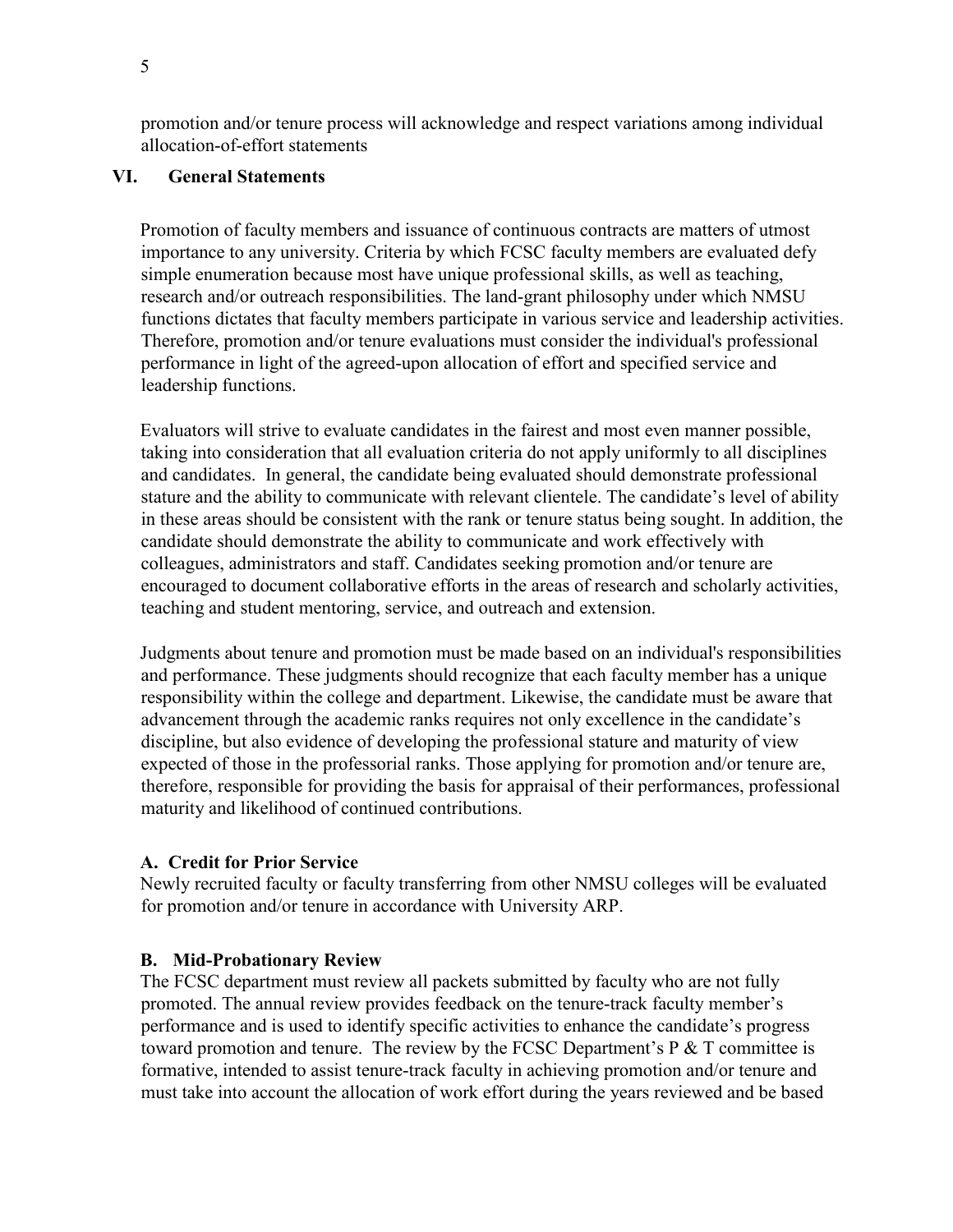upon the principal unit's criteria. The outcome must not be used as a determinant for setting merit pay or for contract continuation decisions. The promotion and/or tenure review by the FCSC Department's P & T committee are independent of the annual performance evaluation and contract renewal reviews conducted by the FCSC Administrator.

#### **VII. Portfolio Preparation**

The candidate will prepare a portfolio consisting of a core document and a documentation file. The candidate also prepares an electronic version of the core document to be submitted to the ACES P  $&$  T Committee (See definition in University P $&$ T Policy). The elements of the core document are described in Section VIII of the ACES Criteria for P & T document. A major component of the core document is the curriculum vita (CV) which should follow the format found in Appendix 6 of the ACES Criteria for  $P \& T$ . Sample portfolios are available at the NMSU Teaching Academy, although they may not follow the current guidelines. University policies regarding promotion and /or tenure supersede both the principal unit (PU) and college policies. The portfolio must include the Portfolio Routing Form found in Appendix 5 of the ACES Criteria for P & T.

Candidates applying for tenure and/or promotion to Assistant or Associate Professor will have their progress evaluated annually by the FCSC Department Promotion and Tenure Committee, and the FCSC Administrator , before the applications are forwarded to the ACES Promotion and Tenure Committee in the year that tenure and /or promotion is sought.

Candidates applying for promotion to Professor have the option to have their progress evaluated annually. Although this is optional, it is highly recommended. The evaluation of performance and achievement will be based on allocation of effort statements that outline specific goals and objectives to be achieved during a specified time period, typically annually. These statements must be agreed upon annually in consultation with the FCSC Administrator. The allocation of effort statements may vary from person to person depending on their assigned responsibilities.

Performance will be evaluated at the time of application for tenure and /or promotion, in three (3) broad areas: scholarship and creative activities, teaching and student mentoring, and service and outreach endeavors. Leadership roles and administrative duties should be described within these broad areas.

# *Non-Tenure Track Faculty Policy*

Non-tenure track faculty in the Department of Family and Consumer Sciences will be evaluated using the same criteria as outlined below for Assistant Professors based on their allocation of effort statement. The guidelines for non-tenure track faculty found in Appendix 1 in the ACES Criteria for  $P \& T$  document will be adhered to by these faculty. The time in this rank is not predetermined.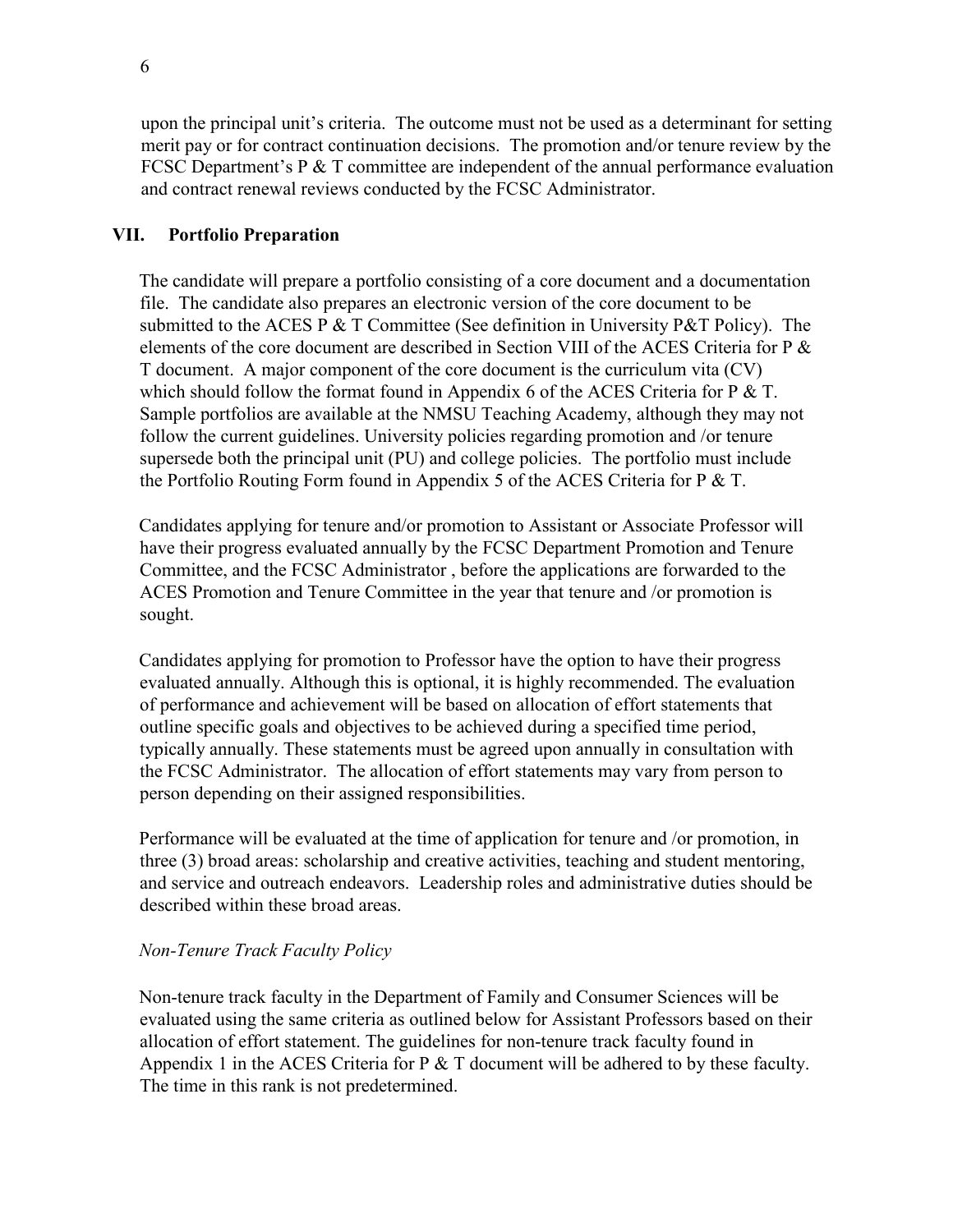### **VIII. Leadership**

While a faculty member's performance must be evaluated through their contributions to teaching and advising, scholarship and creative activity, service, extension and outreach, leadership is an important component. Leadership must not be considered as a separate area to be evaluated. Rather, when applicable, its value should be considered in how it affects performance in one or more of the four areas of faculty effort (scholarship and creative activity, teaching and student mentoring, service, and outreach and extension).

# **IX. Administration**

Administration should not be considered as a separate area to be evaluated. Rather, when applicable, its value should be considered in how it affects performance in one or more of the four areas of faculty effort (scholarship and creative activity, teaching and student mentoring, service, and outreach and extension). Examples of administrative responsibilities include serving as program director or associate department head.

# **X. Scholarship and Creative Activity**

In keeping with the University's and ACES's vision and mission statements, the FCSC Department will require, as a condition for promotion and tenure, that faculty engage in scholarly and creative activity which is broadly defined as academic endeavors that will establish the faculty member as an expert, leading to the generation and dissemination of new knowledge. This knowledge should be subject to critique or review and shared with one's peers through written publications, oral presentations, improved methodologies, program developments or other advances in professional practice. *All scholarship and creative activities must result in peer-reviewed products that adhere to University ARP Chapter 9.31, Part 3, D*.

The department recognizes the individual faculty member's academic freedom to engage in scholarly and creative activities within their area(s) of expertise, in any of the four scholarships of discovery, teaching, engagement and integration. Each of the four scholarships is defined below. Although the four scholarships will be viewed with equal importance, faculty must have published scholarly articles within their area(s) of expertise in refereed journals as part of their scholarly activities.

# A. Scholarship of Discovery

Scholarship of discovery refers to the pursuit and creation of original research or works through which new knowledge is generated.

Examples of products and creative endeavors: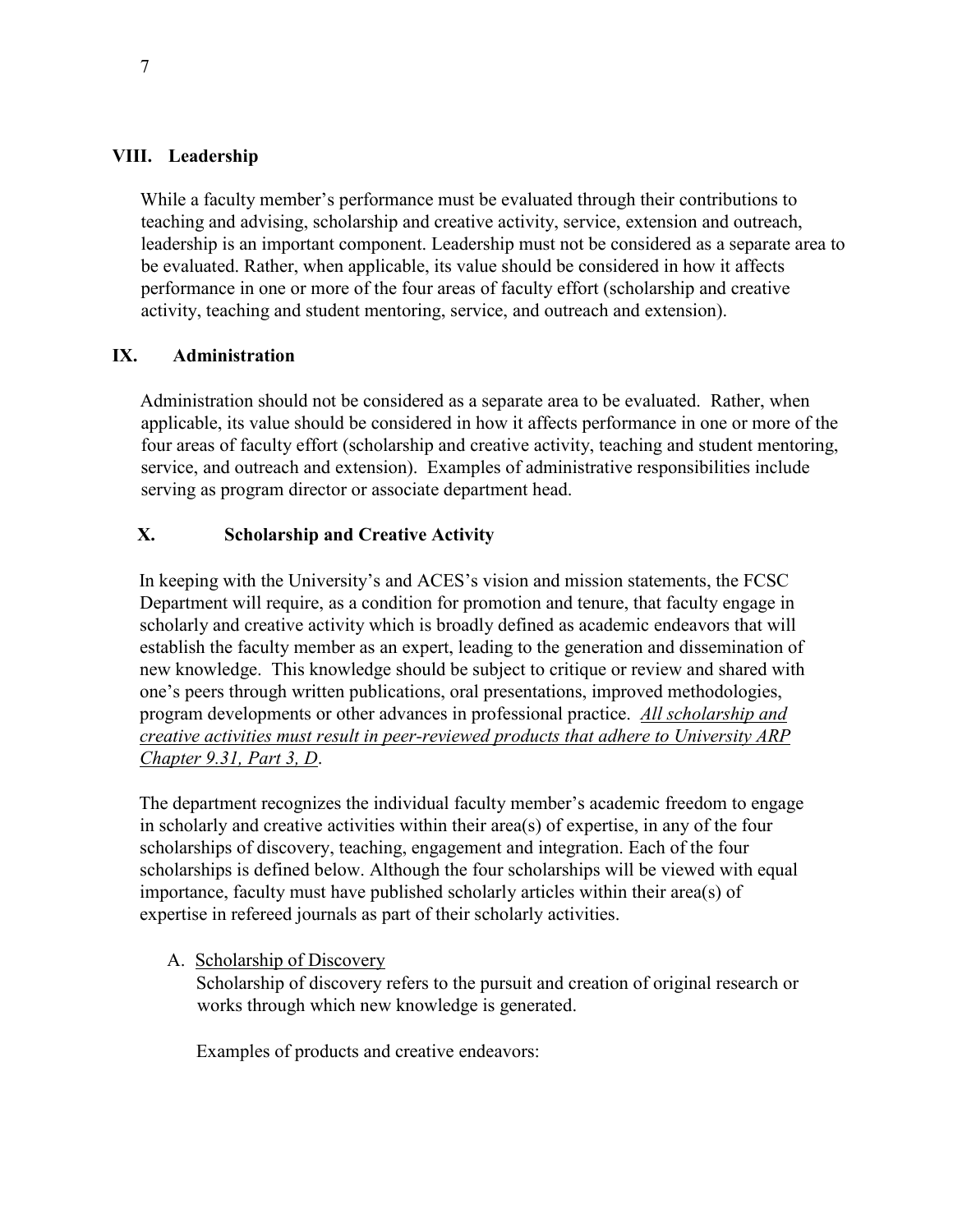- o juried or invited exhibits and artistic endeavors
- o book publication; authoring chapters in books
- o peer-reviewed articles in refereed journals
- o submitting manuscripts related to scholarly activities
- o publication of peer-reviewed monographs or creative work
- o refereed and invited presentations of new knowledge to college, professional and scholarly audiences
- o development of software/video publications
- o grantsmanship (submitting and/or obtaining funding)
- o creation of scales/instruments involved in original research
- B. Scholarship of Teaching

Scholarship of teaching refers to the use of the faculty member's research and other creative work to develop, transmit, transform, and extend teaching activities in more effective ways.

Examples of products and creative endeavors:

- o articles on teaching of the subject matter
- o researching and presenting effective teaching strategies
- o documenting new approaches to teaching a class or subject
- o evidence of innovative classroom practices, including use of technology
- o grantsmanship (submitting and/or obtaining funding)
- C. Scholarship of Engagement

The faculty member applies his/her disciplinary expertise to explore, understand and solve pressing social, civic, and ethical problems that demand the same level of rigor and accountability as is traditionally associated with research (discovery) activities.

Examples of products and creative endeavors:

- o consulting in research endeavors
- o policy analysis
- o program evaluation
- o program revision and other evidence-based improvements
- o development of improved practices and procedures in the profession
- o grantsmanship (submitting and/or obtaining funding)
- D. Scholarship of Integration

Scholarship of integration consists of "making connections across disciplines and advancing knowledge through synthesis" (Boyer, 1990). This involves the critical evaluation, synthesis, analysis, or interpretation of the research or creative work produced by others which may be inter- or multidisciplinary in nature.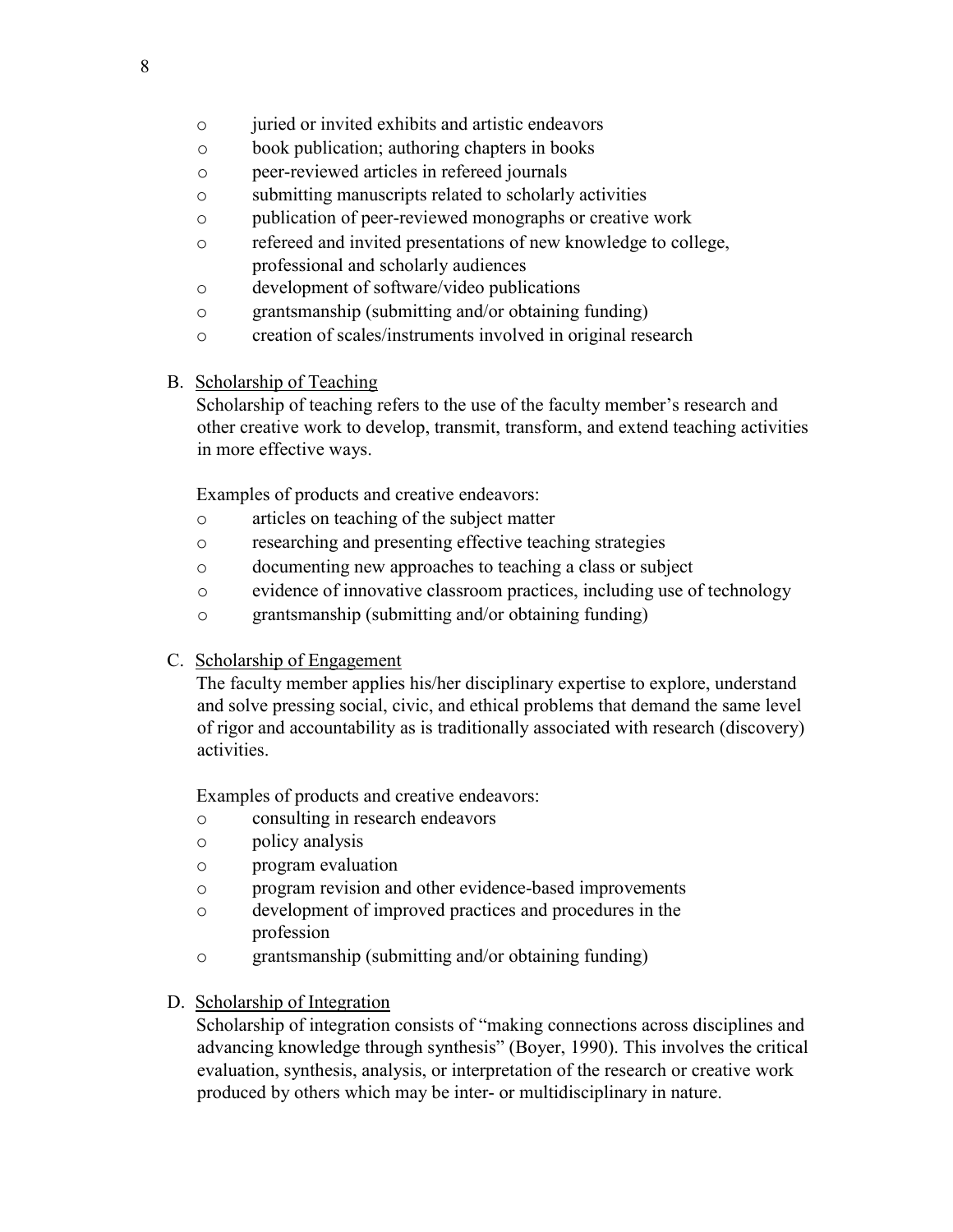Examples of products and creative endeavors:

- o interpreting existing research
- o doing research on the boundaries where fields converge
- o book publication; authoring chapters in books
- o published articles in non-academic publications
- o articles and reports in peer-reviewed trade journals and magazines
- o editor or referee of a journal or book
- o grantsmanship (submitting and/or obtaining funding)

#### **Departmental Evaluation Criteria for Scholarship and Creative Activity**

Evaluation of faculty for promotion and tenure is based on the performance towards goals and objectives as described in the cumulative allocation of efforts statements. These statements may vary based on rank, assigned responsibilities and performance expectations. Candidates for promotion and/or tenure must provide strong evidence that they have continuously been engaged in scholarly and other creative activity of high quality and significance in at least one of the four areas of scholarship. *All scholarship and creative activities must result in peer-reviewed products that adhere to University ARP Chapter 9.31, Part 3, D*. Faculty must have published peer-reviewed scholarly articles within their area(s) of expertise in refereed journals as part of their scholarly activities. Collaboration with the Cooperative Extension Service (CES) and other entities is encouraged.

Faculty are encouraged to provide indexing or other measures of quality for their refereed journal articles. Faculty may publish in open access journals as long as they are peerreviewed.

# *Assistant Professors/Regular College Assistant Professors*

This section applies to candidates moving from Assistant to Associate rank. In ACES, promotion and tenure are linked for tenure-track faculty. A person holding a College Faculty appointment is eligible for promotion in rank but not eligible for tenure. The expectations for both tenure- and non-tenure-track faculty are the same and based on the allocation of effort statements that have been agreed upon. The criteria below pertain to faculty with a 12-month appointment with a 25% research allocation of effort. Therefore, for a candidate with a different appointment and different allocation of effort for research and scholarly activities, the expectations will be adjusted accordingly.

1. By the time of application for promotion, candidates must demonstrate successful completion of scholarly and creative projects/activities leading to publication of peer-reviewed articles/products (Refer to examples of acceptable forms of products in earlier section). Faculty must have at least three (3) peer-reviewed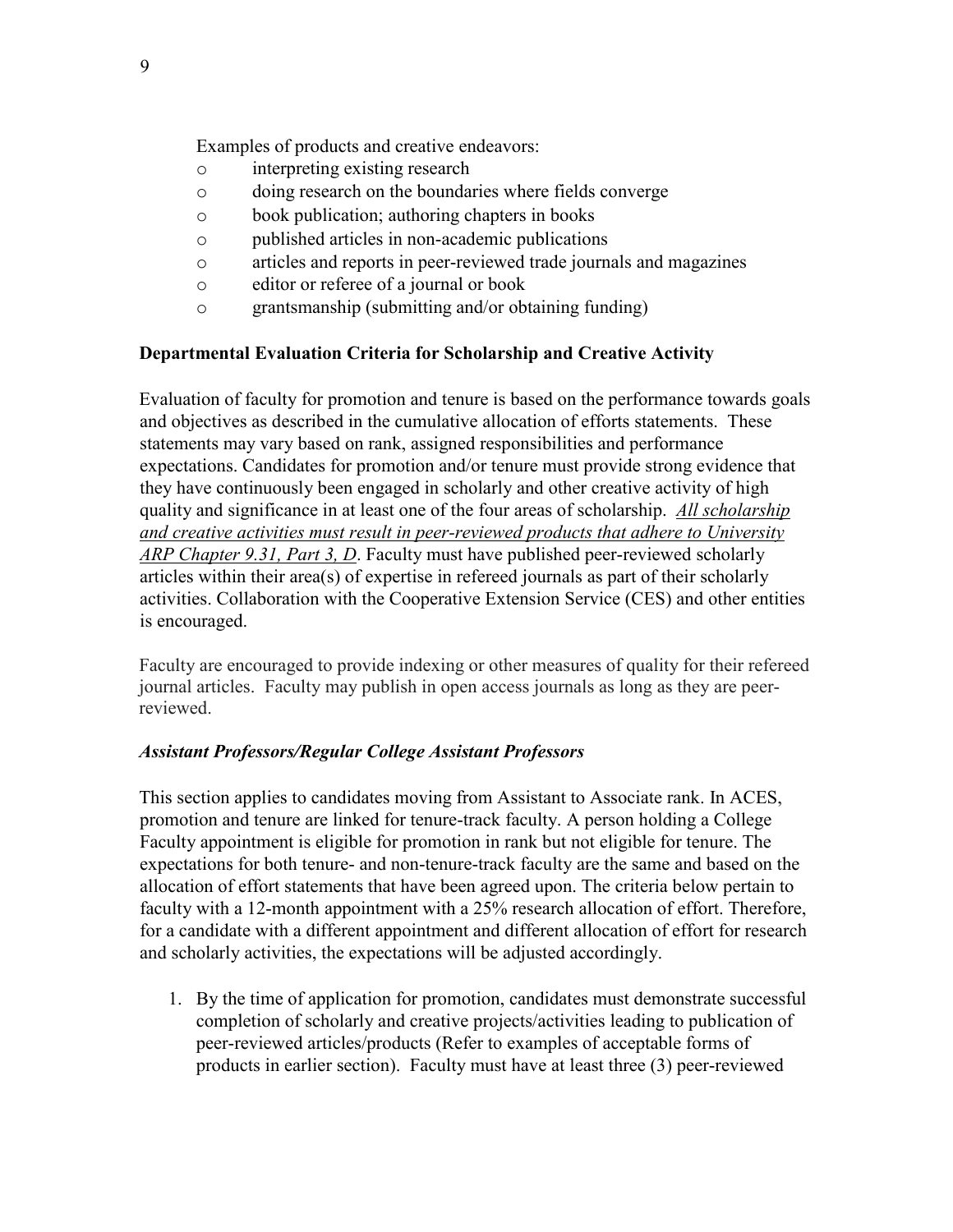scholarly articles published or in press in a refereed journal. At least one (1) of these articles must be based on work done while employed at NMSU.

- 2. By the time of application for promotion, candidates must have produced evidence of at least five (5) additional peer-reviewed or invited scholarly products. Scholarly products may come from any of the four areas of scholarship.
- 3. In addition to (1) and (2) above, non-peer-reviewed research and scholarly products or creative endeavors will also be given consideration in the evaluation of candidates' applications for tenure and/or promotion.

NOTE: Faculty on a 100% teaching allocation of effort (9 or 12 month) must have a minimum of one (1) peer-reviewed scholarly article published or in press in a refereed journal (see #1 above), and a minimum of two (2) scholarly products from any of the four areas of scholarship (see #2 above). Item #3 above also applies to faculty in this category.

Flexibility in these requirements is possible based on quality of publications and scholarly products.

#### *Associate Professors*

A person applying to be considered for the rank of Professor must have established a distinguished reputation in his/her area(s) of expertise. The candidate must demonstrate evidence of significant and sustained achievement at high levels of accomplishment and potential for continuing endeavors in scholarly and creative activities since last promotion, including contributions/endeavors at state, national and/or international levels. Additionally, the candidate must also demonstrate commitment to mentoring other faculty members in scholarly and creative activities. The expectations for candidates applying for promotion to the rank of Professor are also based on the allocation of effort statements that have been agreed upon. The criteria below pertain to faculty with a 12 month appointment and a 25% research allocation of effort. Therefore, for a candidate with a different appointment and a different allocation of effort for research and scholarly activities, the expectations will be adjusted accordingly.

1. By the time of application for promotion, candidates must demonstrate successful completion of scholarly and creative projects/activities at the state, national and/or international levels leading to publication of peer-reviewed articles/products (Refer to examples of acceptable forms of products in earlier section). Faculty must have at least three (3) peer-reviewed scholarly articles published or in press in a refereed journal, with at least one (1) article as lead author, since last promotion.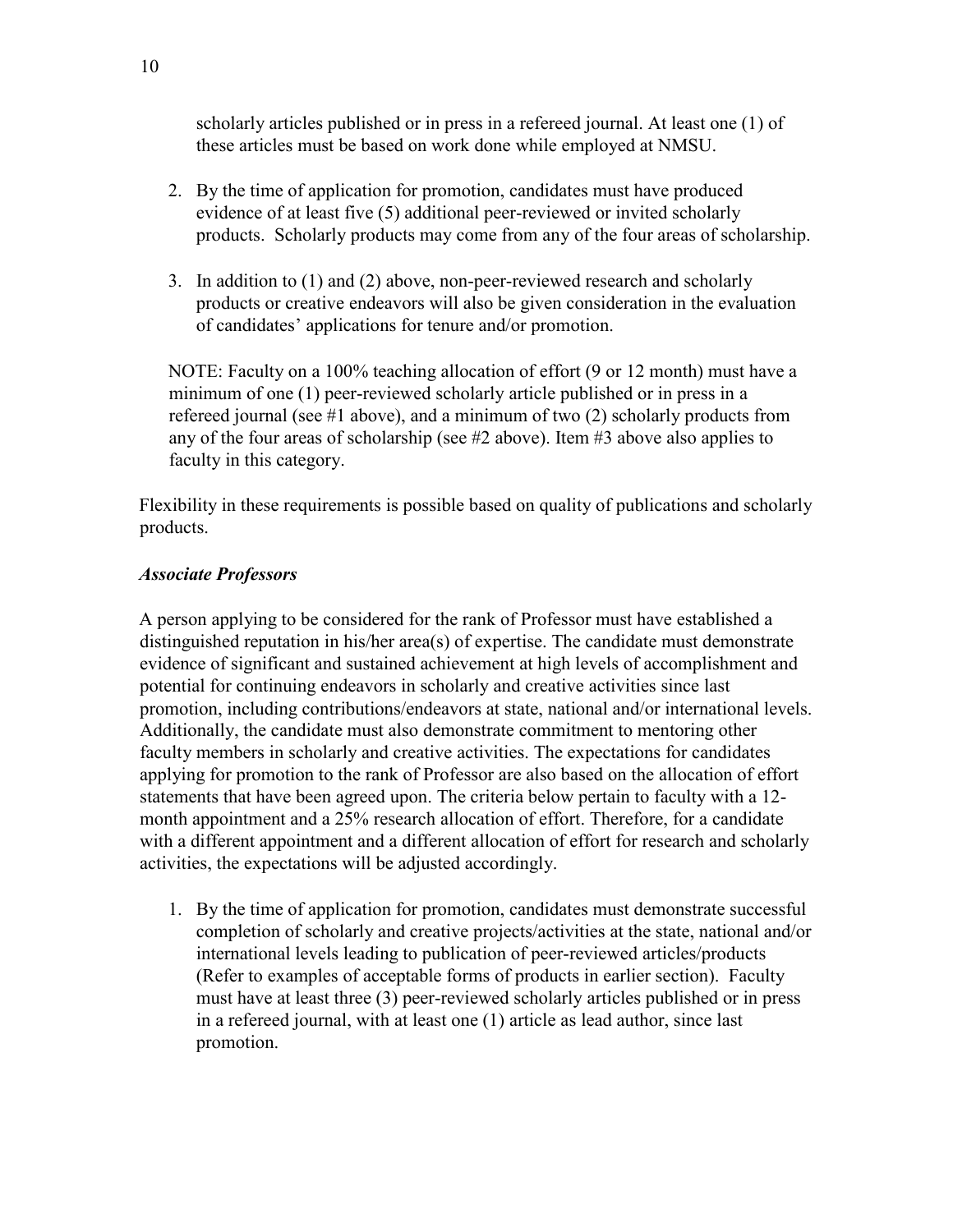- 2. By the time of application for promotion, candidates must have produced evidence of at least five (5) additional peer-reviewed or invited scholarly products for professional peers at state, national and /or international levels. Scholarly products may come from any of the four areas of scholarship.
- 3. In addition to (1) and (2) above, leadership in non-peer-reviewed research and scholarly products or creative endeavors at state, national and/or international levels will also be given consideration in the evaluation of candidates' applications for promotion.

NOTE: Faculty on a 100% teaching allocation of effort (9 or 12 month) must have a minimum of one (1) peer-reviewed scholarly article as lead author, published or in press in a refereed journal, since last promotion (see #1 above), and a minimum of two (2) scholarly products from any of the four areas of scholarship (see #2 above). Item #3 above also applies to faculty in this category.

Flexibility in these requirements is possible based on quality of publications and scholarly products.

# **XI. Teaching and Mentoring of Students**

Faculty members in the Department of Family and Consumer Sciences typically have a large portion of their allocation of effort devoted to teaching and student mentoring. The teaching and student mentoring category includes all forms of university-level instructional activity, as well as mentoring undergraduate and graduate students. Such activities are commonly characterized by:

- o the dissemination of knowledge within a faculty member's area of expertise;
- o skill in stimulating students to think critically and to apply knowledge to human problems;
- o the preparation of students for careers in specific fields of study;
- o participating in professional development activities for teaching and learning;
- o revising curriculum based on current research about effective teaching strategies in the field;
- o developing new courses and curriculum; and
- o creation and supervision of appropriate field or clinical experiences.

Teaching responsibilities may include, but are not limited to, preparation for teaching of a variety of courses; the mentoring of colleagues including peer reviews of teaching, consultation on classroom management issues and team teaching; distance education and web-based technology-enhanced instruction; placement in and supervision of field or clinical experiences; and production of course materials, manuals, web pages, and other aids to teaching and learning.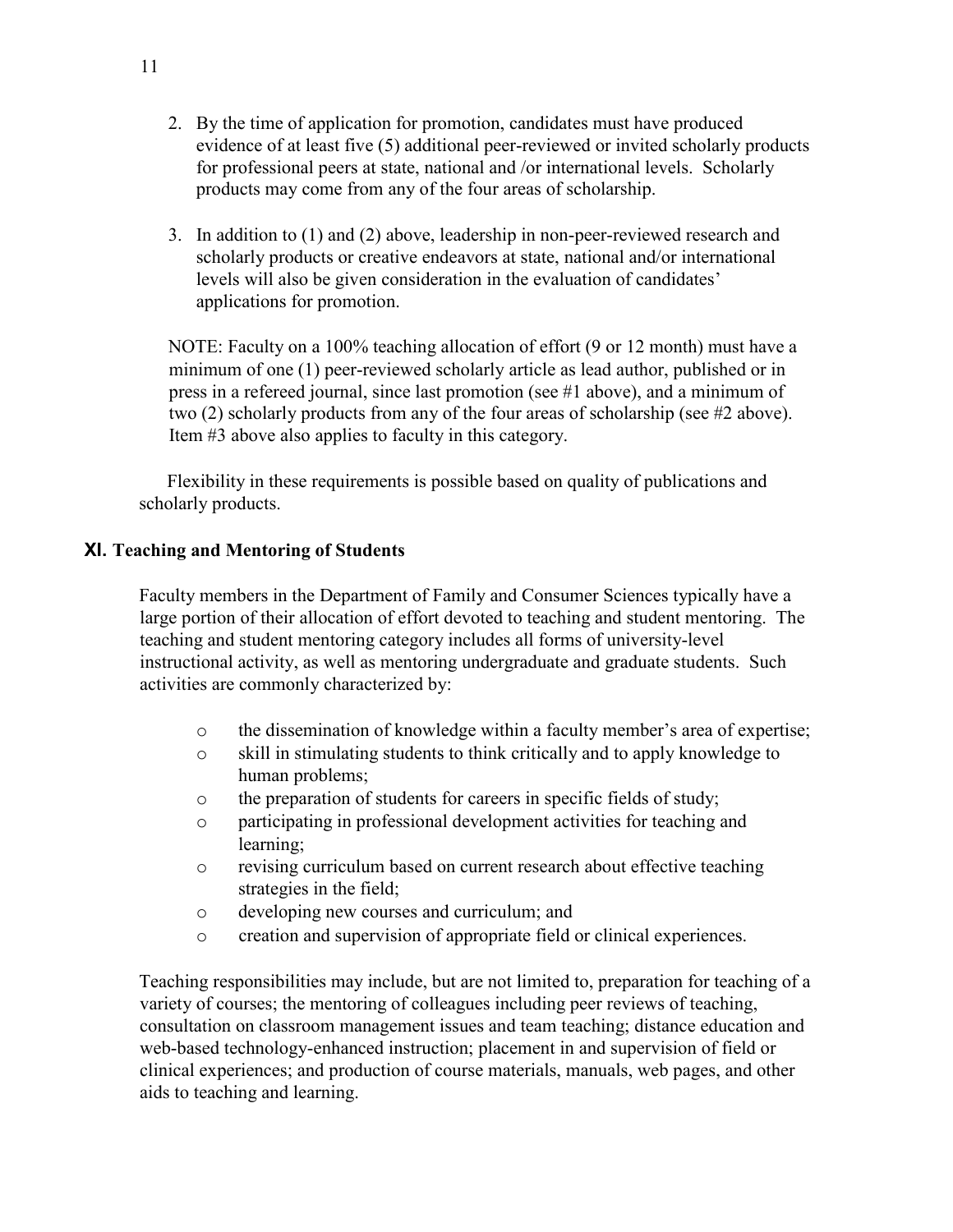Faculty mentoring of students may take the form of assisting undergraduate or graduate students in the selection of courses or careers; documentation of student progress towards degree requirements, including all necessary memos and paperwork; writing letters of recommendation for awards, scholarships, internships, and jobs; assisting and supporting students in seeking permanent employment, scholarships, and professional development opportunities; encouraging and facilitating student participation in professional development opportunities; supervising student research and serving on graduate student committees; and serving as an advisor to student groups.

#### **Departmental Evaluation Criteria for Teaching**

Materials for evaluating teaching must include: (a) evidence from the instructor - teaching responsibilities, teaching load, improvement activities related to teaching, and professional service to teaching; (b) evidence from other professionals - peer evaluation of teaching and special honors, awards, or other recognition of excellence in teaching; and (c) evidence from students - student course evaluations and letters from former students. Evidence of student learning may also be submitted in this category. Criteria for evaluation are as follows:

#### *Assistant and College Assistant Professor*

By the end of the review period, the candidate must demonstrate teaching excellence as supported by the following evidence from:

- 1. The Candidate:
	- o annual documentation of teaching load and responsibilities.
	- o three (3) teaching improvement activities.
	- o three (3) professional service to teaching activities.
	- o graduate committee responsibilities
- 2. Other Professionals:
	- o at least one (1) departmental peer evaluation of teaching conducted every two years
	- o at least one (1) review of teaching conducted by a peer external to the department
- 3. Students:
	- o course evaluations from each met (in person or online) class per semester
	- o reference letters from former students

#### *Associate Professor*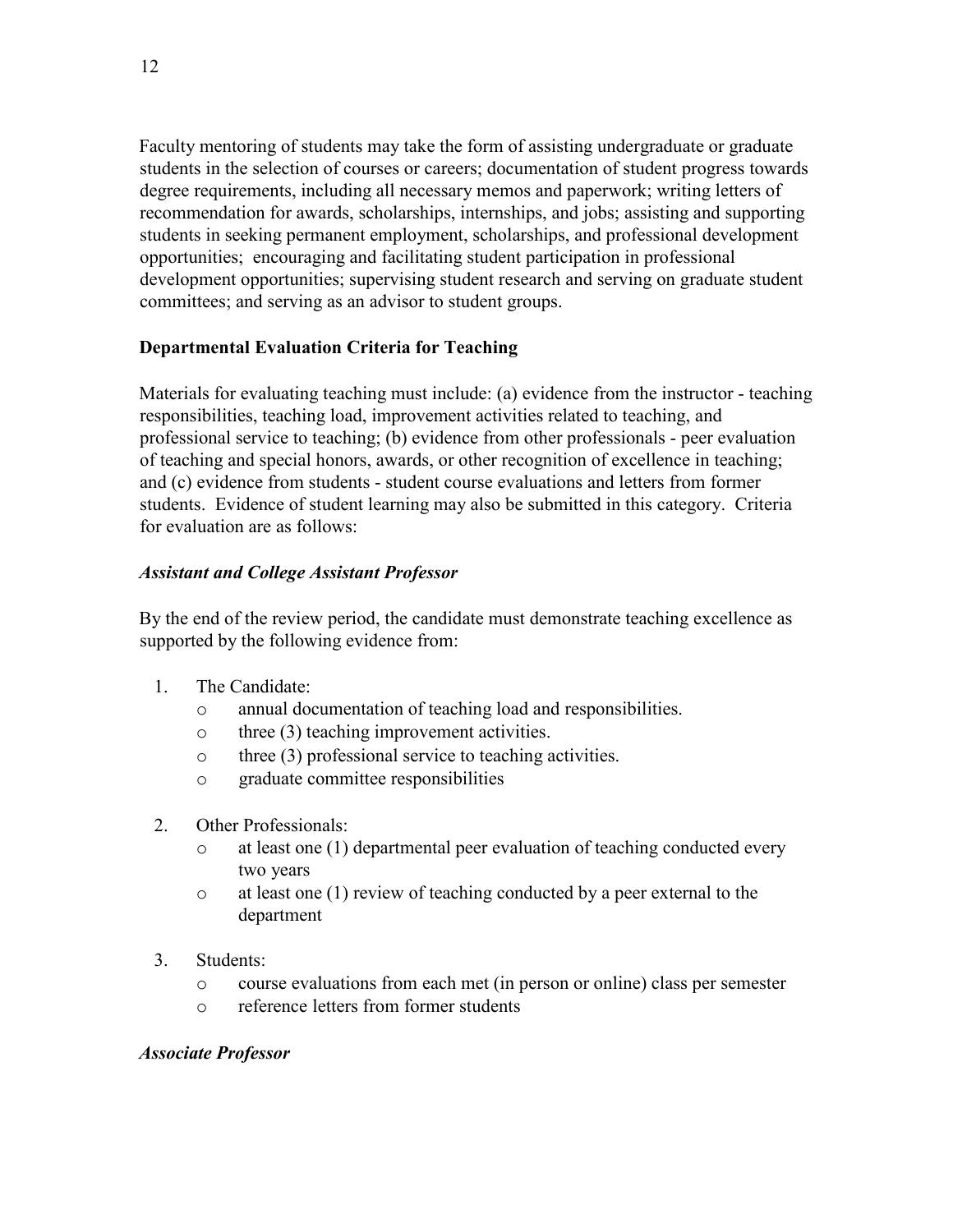At the end of the review period, the candidate must demonstrate sustained teaching excellence as supported by the following evidence from:

- 1. The Candidate:
	- o annual documentation of teaching load and responsibilities
	- o at least one (1) teaching improvement activity every two years
	- o at least one (1) professional service to teaching activity every two years, including one (1) review of a colleague's teaching (either internal or external to the department) since the last promotion
	- o teaching leadership outside the university
	- o use of new technology in teaching
	- o graduate committee responsibilities
- 2. Other Professionals:
	- o at least one (1) departmental peer evaluation of teaching conducted every two years
	- o at least one (1) review of teaching conducted by a peer external to the department
	- o leadership and collaboration with department peers on teaching efforts
- 3. Students:
	- o course evaluations from each met (in person or online) class per semester
	- o reference letters from former students

# **Departmental Evaluation Criteria for Mentoring Students**

Faculty members must document student mentoring activities including the number of undergraduate and graduate advisees per year, and information about special advising activities (international students, athletes, etc.). Information, if provided by the department, on student evaluation of advising/mentoring must be included.

# **XII. Service and Outreach**

This element includes the faculty member's general contributions to the organization and development of the university and services to any local, state, national or international agency or institution. It is very important to the overall mission of the department and is expected of all faculty members. Faculty members are encouraged to balance their community service and outreach according to their allocation of effort agreements. Service and/or outreach efforts are to be derived from the candidate's professional expertise.

Service and/or outreach endeavors could be engaged in at various levels such as:

A. Department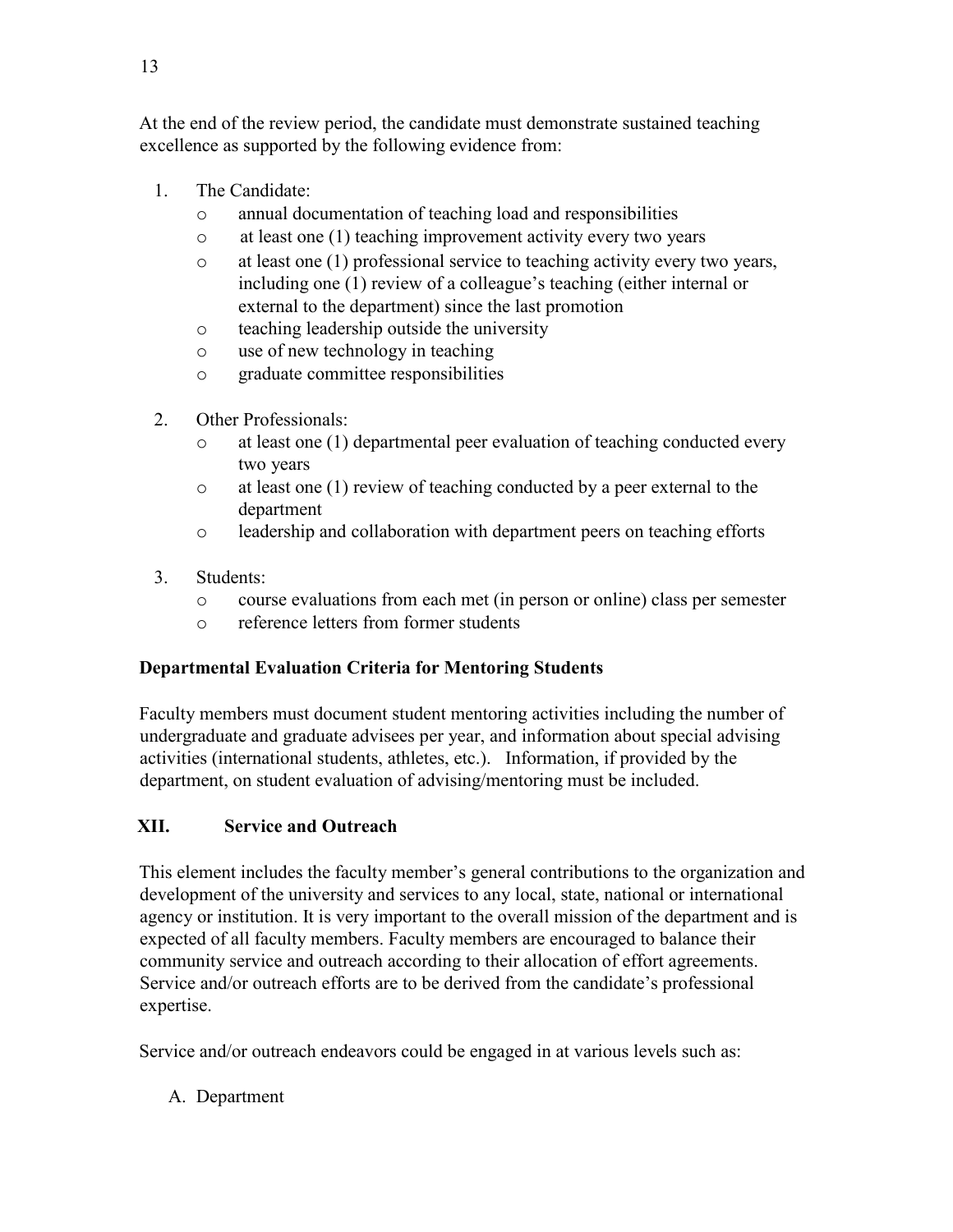- B. College
- C. University
- D. Community (local, state, national, international)
- E. Professional organization

Service related to a faculty member's professional knowledge or area of expertise is an essential component of the department's mission. Service may be to students (prospective and enrolled), the institution (department, college or university), government agencies (local, state, national or international), professional organizations, industry, stakeholders or the community.

Outreach involves external linkages with private and jurisdictional entities in which faculty members' roles are contingent upon their professional capacities. Outreach may be seen as part of the NMSU public relations effort, and while it does not have a direct and immediate measurable benefit for NMSU, it enhances the status of NMSU in the community and the state. Outreach activities may benefit affiliated professional service organizations as well as help build long-term relationships between NMSU and its stakeholders. Faculty who conduct outreach programs generate and apply knowledge to address community needs without necessarily engaging community input.

Service and outreach differ from Cooperative Extension Service (CES) activities in that they are not provided or delivered by the New Mexico CES, nor do they necessarily seek input from clientele as is done with CES. Collaboration with CES is encouraged. Outreach activities differ from service activities in that they are external and do not directly benefit NMSU in the immediate future.

Departmental service can include:

- o participating in departmental faculty and committee meetings
- o contributing to the formulation of academic and administrative policies/programs
- o participating in department activities such as review of self-study documents
- o curriculum development and revision
- o student recruitment and retention
- o working with industry to secure internships
- o generating positive publicity

College and University service can include:

- o working on college or university committees, task forces, or councils
- o serving as Graduate Dean's Representative on graduate committees
- o serving on Faculty Senate

Community service and outreach can include:

o volunteer assistance or appointment to agencies or boards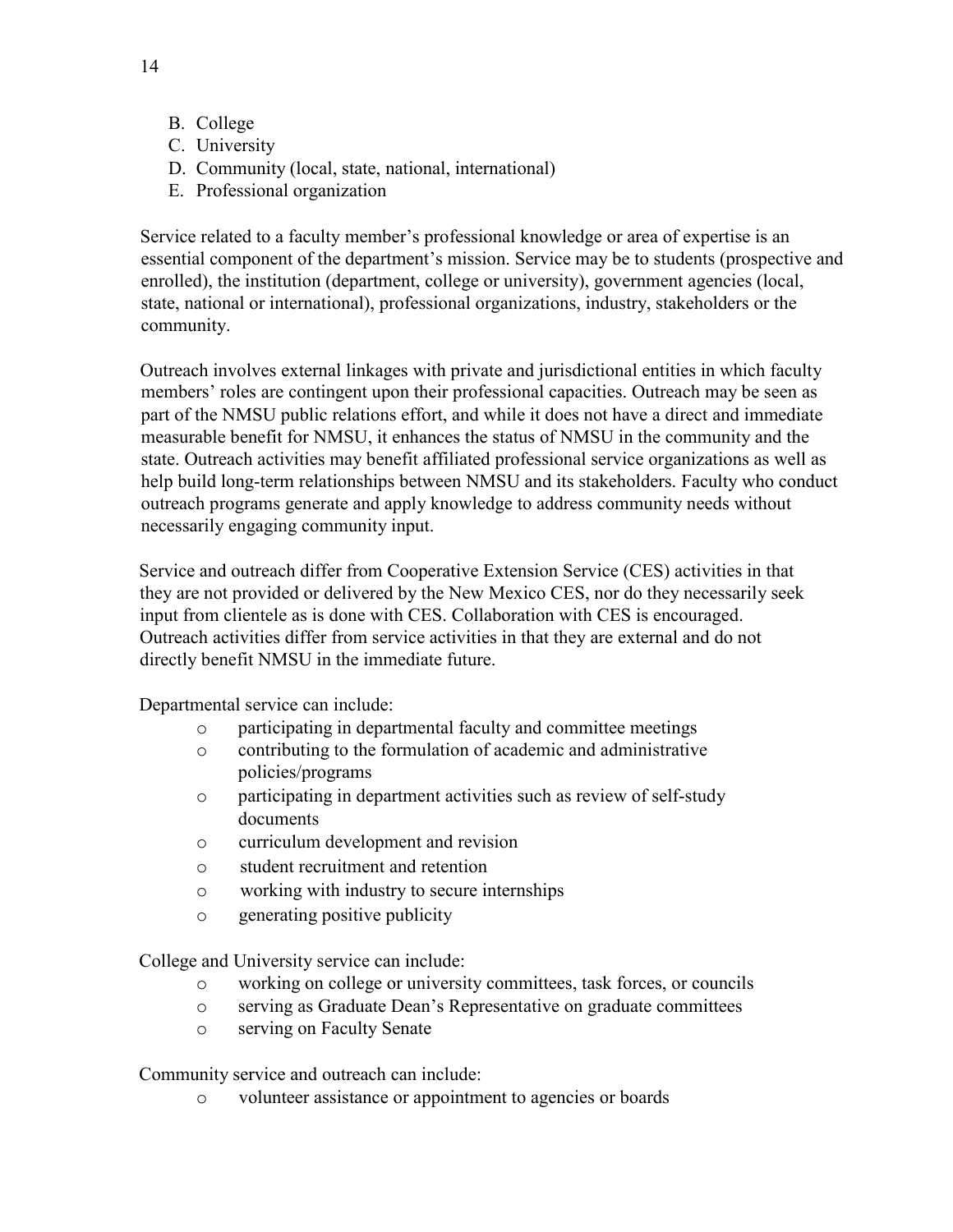- o involvement in public service organizations or community service activities (e.g. judging, etc.)
- o collaboration with state, national and international agencies and organizations
- o providing service to industry, stakeholders, producer and trade organizations

Professional service and outreach can include:

- o holding positions in professional associations
- o serving on editorial review boards or as editor of a professional journal
- o writing articles for newsletters
- o invited presentations which are not peer reviewed
- o consortium participation
- o participating in media activities
- o planning professional meetings
- o consulting activities that do not result in peer reviewed products

# **Departmental Evaluation Criteria for Service and Outreach**

All service and outreach activities will draw upon the faculty member's professional knowledge and skills. The expectations for type and amount of service and outreach activities are based on the allocation of effort statements, and vary by rank. The evaluation of service activities will be based on the activity's importance relative to the candidate's professional expertise, the work's quality and expectations placed on the candidate at the time of hiring and during annual reviews. The evaluation of outreach activities will be based on the activity's importance relative to the candidate's professional expertise, the work's creative and intellectual merits, and the potential impact on stakeholders. See University ARP Chapter 9.36, Part 2, H for definitions of service and outreach. During the review period, faculty are expected to do the following:

# *Assistant Professors/Regular College Assistant Professors*

Candidates must demonstrate the following during the promotion and/or tenure period:

- 1. service on departmental committees
- 2. service on college and/or university committee(s)
- 3. involvement in at least one (1) community service or outreach activity
- 4. membership in professional organization(s), demonstrating professional involvement with the organization at the local, state, or national level

# *Associate Professors*

Candidates must demonstrate leadership in the following capacities during the promotion period:

- 1. service on departmental committees
- 2. service as chair on departmental committee(s)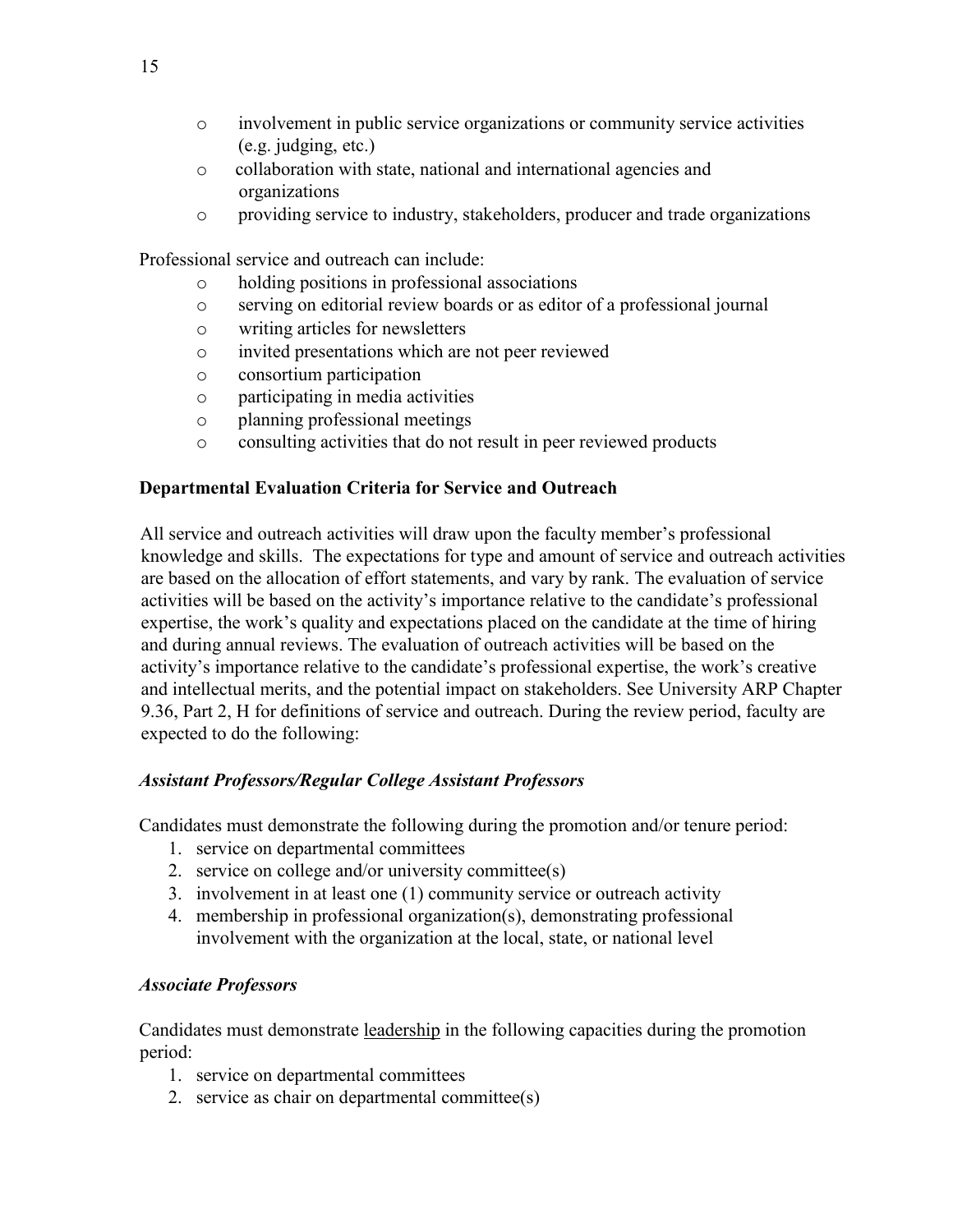- 3. service on college committee(s)
- 4. service on university committee(s)
- 5. leadership role(s) in community service or outreach activities
- 6. leadership role(s) in professional organization(s) (demonstrating professional leadership involvement with the organization at the state and national/international levels, as well as the local level)

#### **XIII. General Policies and Procedures for the Promotion and Tenure Processes**

Performance evaluations will be conducted annually as described in University ARP Chapter 9.31 and all yearly performance reports for the review period will be included in the portfolios submitted by the candidates. The approximate timeline for submission of promotion and /or tenure documents is described in University ARP Chapter 9.35. Precise dates are developed by ACES and the FCSC Administrator.

#### *A. Roles and Responsibilities of the Candidate*

1. All candidates at the Assistant rank will prepare and submit a CV annually for review by the FCSC Department Promotion & Tenure Committee. The CV format found in Appendix 6 of the ACES Promotion and Tenure document will be followed. This documentation is submitted in April of each year and reviewed by the FCSC Department Promotion and Tenure Committee.

Candidates at the Associate level have the option to have their CV reviewed annually. In April of the year in which a candidate wishes to apply for promotion to the rank of Professor, the candidate must submit a CV to the FCSC Department Promotion and Tenure Committee.

2. The FCSC Department Promotion and Tenure Committee will provide written feedback annually regarding progress of the candidate towards promotion and/or tenure. In the case of tenure track faculty, a written recommendation will be made to the FCSC Administrator regarding renewal of the temporary contract for the next year. The FCSC Department P & T Committee will provide their written report and/or recommendation within 30 days of the meeting.

3. Normally, before tenure track faculty are considered for tenure, they serve six consecutive probationary years. The probationary period begins the first full year of the contract (July 1 for 12-month faculty, August start date for 9-month faculty). During the sixth year, the candidate applies for tenure. Those achieving tenure are awarded a continuous contract at the end of their sixth year, while those not awarded tenure are given a one-year terminal contract for their seventh and final year of employment at NMSU. For non-tenure track faculty, there is no pre-determined timeframe.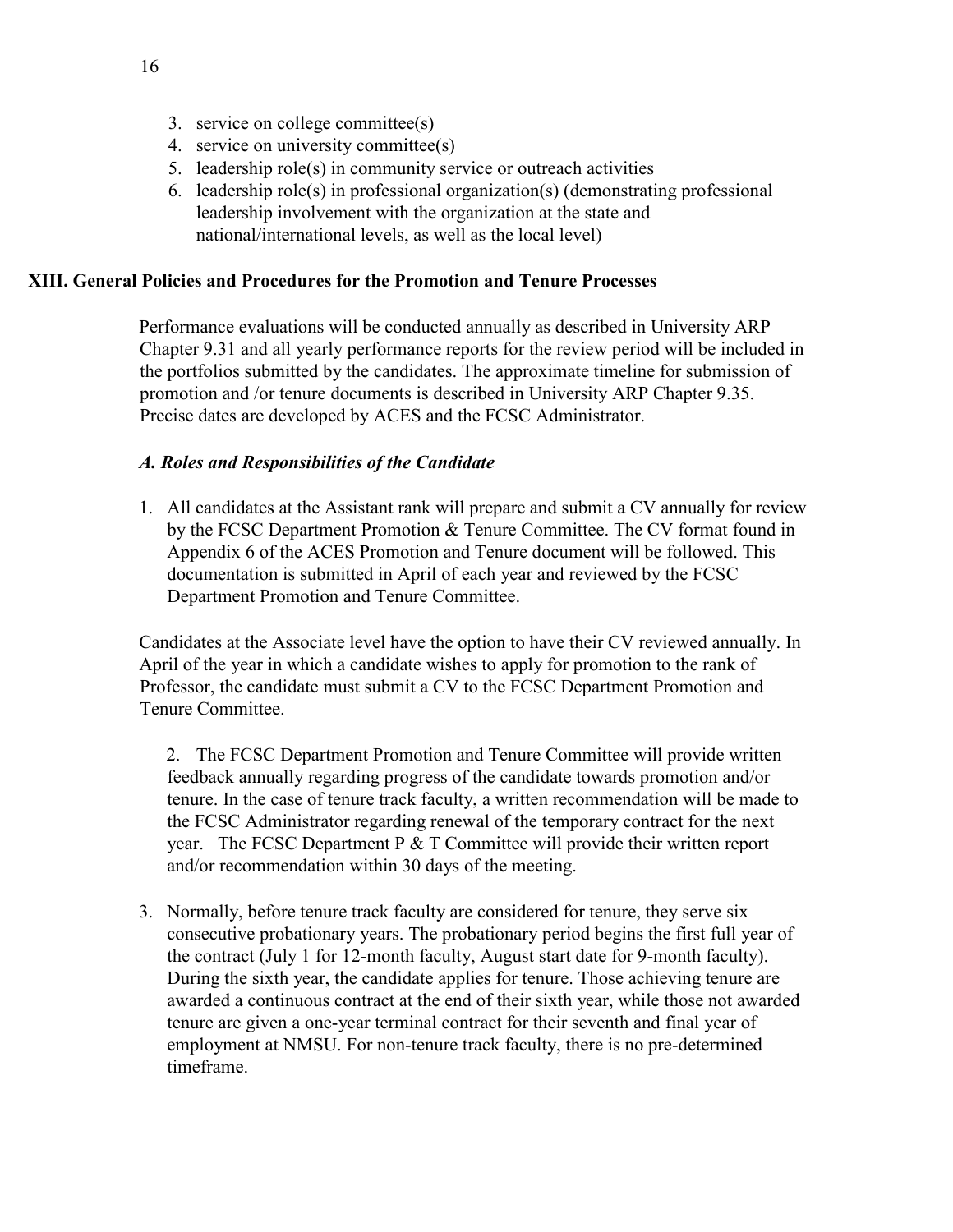- 4. By May 15 of the year of application, the candidate will provide the FCSC Administrator with a list of potential references. This list must include a minimum of five (5) references from peers, students and colleagues. Letters of reference must include letters from the candidate's Principal Unit; letters from the university, but outside the candidate's Principal Unit; and letters from outside the university.
- 5. By June 1 of the year of application, the candidate will provide the FCSC Administrator with a CV to be sent to reviewers.
- 6. During the year a candidate is applying for promotion and/or tenure, the candidate will prepare and submit a portfolio to the FCSC Administrator by October 1. The portfolio is secured in the office of the FCSC Administrator and is made accessible to the FCSC Department Promotion and Tenure Committee.
	- a. The candidate may petition in writing to the FCSC Administrator and the FCSC Department Promotion and Tenure Committee Chair to change, add or delete materials after the portfolio has been submitted. These two individuals will respond to this petition in writing.
	- b. The FCSC Department Promotion and Tenure Committee or FCSC Administrator may request additional information from the candidate in writing.
	- c. After a candidate submits a portfolio to the FCSC Administrator, the candidate is allowed to review all items added to the portfolio.
- 7. At any time in the process, a candidate may withdraw from further consideration in accordance with University ARP Chapter 9.35, Part 7. All policies and procedures must be followed in order to protect the candidate and the FCSC Department from any change in the normal time frame for tenure and promotion.
- 8. A candidate for promotion and/or tenure may temporarily suspend the promotion and/or tenure time process in accordance with University ARP Chapter 9.35, Part 2, B.
- 9. If the FCSC Promotion and Tenure Policy should change during a faculty member's pre-tenure or pre-promotion period, the candidate may choose one of the policies for evaluation purposes by notifying the FCSC Administrator in writing by February 1st of the year the candidate submits their documents for April review.
- 10. Candidates who choose to participate in the mid-probationary review process must submit their portfolios to their FCSC Administrator by mid-January. The portfolios shall be prepared in accordance with Section VIII of the ACES Criteria for P & T document and be reviewed by the FCSC Department Promotion and Tenure Committee, the FCSC Unit Administrator, and the ACES Promotion and/or Tenure Committee. The ACES committee will provide a written formative evaluation of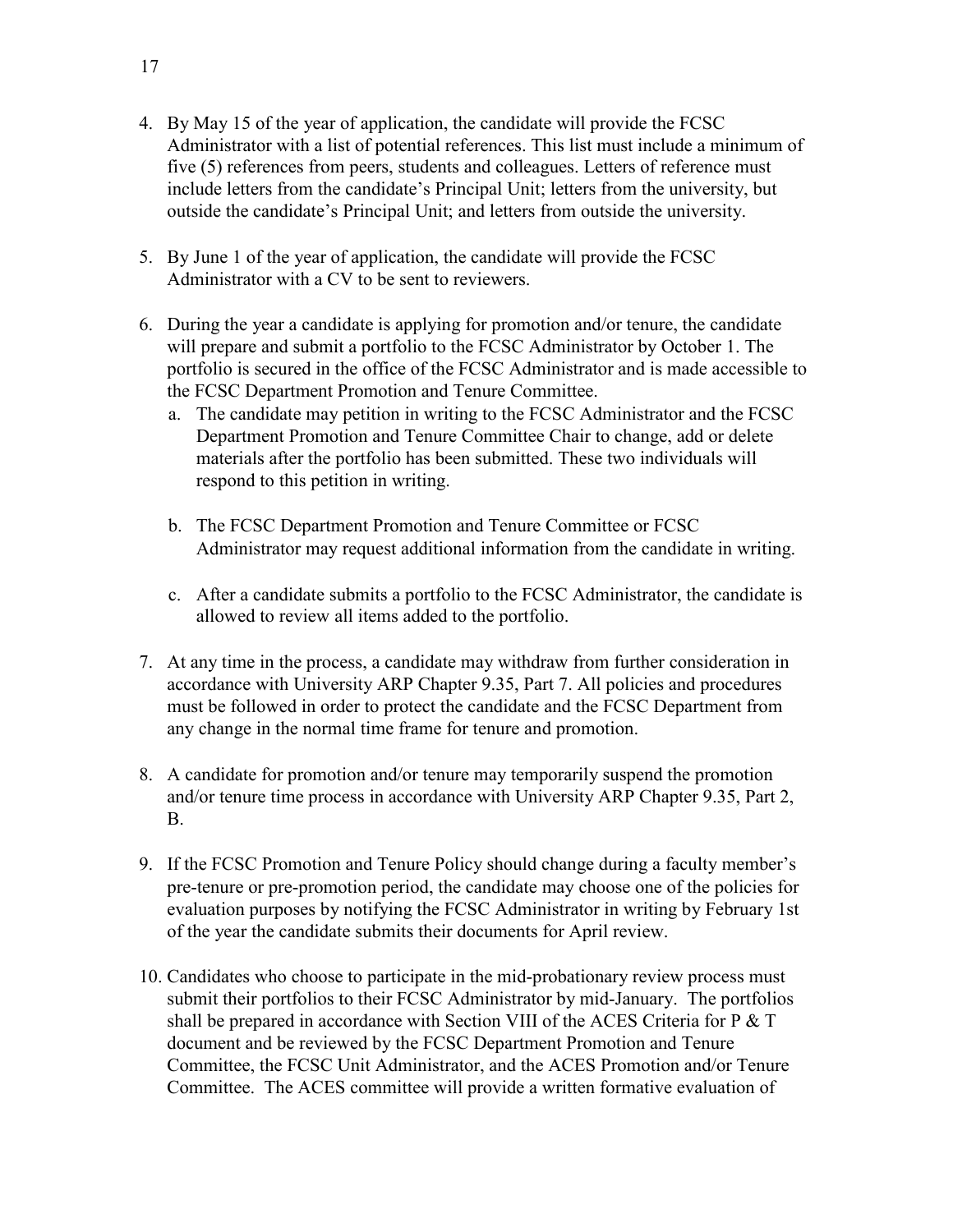progress to the FCSC Administrator and the candidate. The review is conducted in accordance with the principal units' promotion and/or tenure policy (See University ARP Chapter 9.35, Part 5, D).

The appeals process is outlined in the University ARP, Chapter 9.35, Part 9 and Chapter 10.60.

# *B. Roles and Responsibilities of the Family and Consumer Sciences Administrator*

1. The FCSC Administrator's role includes those duties enumerated in sections 1 – 13 of University ARP Chapter 9.35, Part 5.B.

2. In the case of candidates with split appointments among principal units, all Principal-Unit Administrators must review independently the candidates' portfolios. Each administrator involved in the process will consult with all other involved administrators to ensure a complete review of each candidate. Each administrator will submit a letter of evaluation to the dean.

3. The FCSC Administrator shall be responsible after each review for informing each candidate in writing of the Committee's recommendation and the numerical vote count within 30 days of receiving the FCSC Promotion and Tenure Committee report. A copy of the FCSC Administrator's letter will also be provided to the candidate.

4. Confidentiality and security of records will be maintained by the FCSC Administrator and FCSC Department Promotion and Tenure Committee members at all times.

5. At least every three years, the FCSC Administrator will ensure that the written criteria for promotion and/or tenure policies and procedures of the department are reviewed and updated, if needed.

6. The FCSC Department Promotion and Tenure Committee chair will be appointed annually by the FCSC Administrator. The FCSC Administrator will inform the Department Promotion and Tenure Committee chair when materials have been submitted by candidates and are ready for committee review.

7. In the year of application for promotion and/or tenure, letters of reference and letters from external reviewers will be solicited by the FCSC Administrator. The final list of references can include, but is not limited to, the names on the list provided by the candidate.

8. Prior to October 1 of any year in which the FCSC Department is to elect a representative to the ACES Promotion and Tenure Committee, the FCSC Administrator will conduct an election to fill the position for the designated term.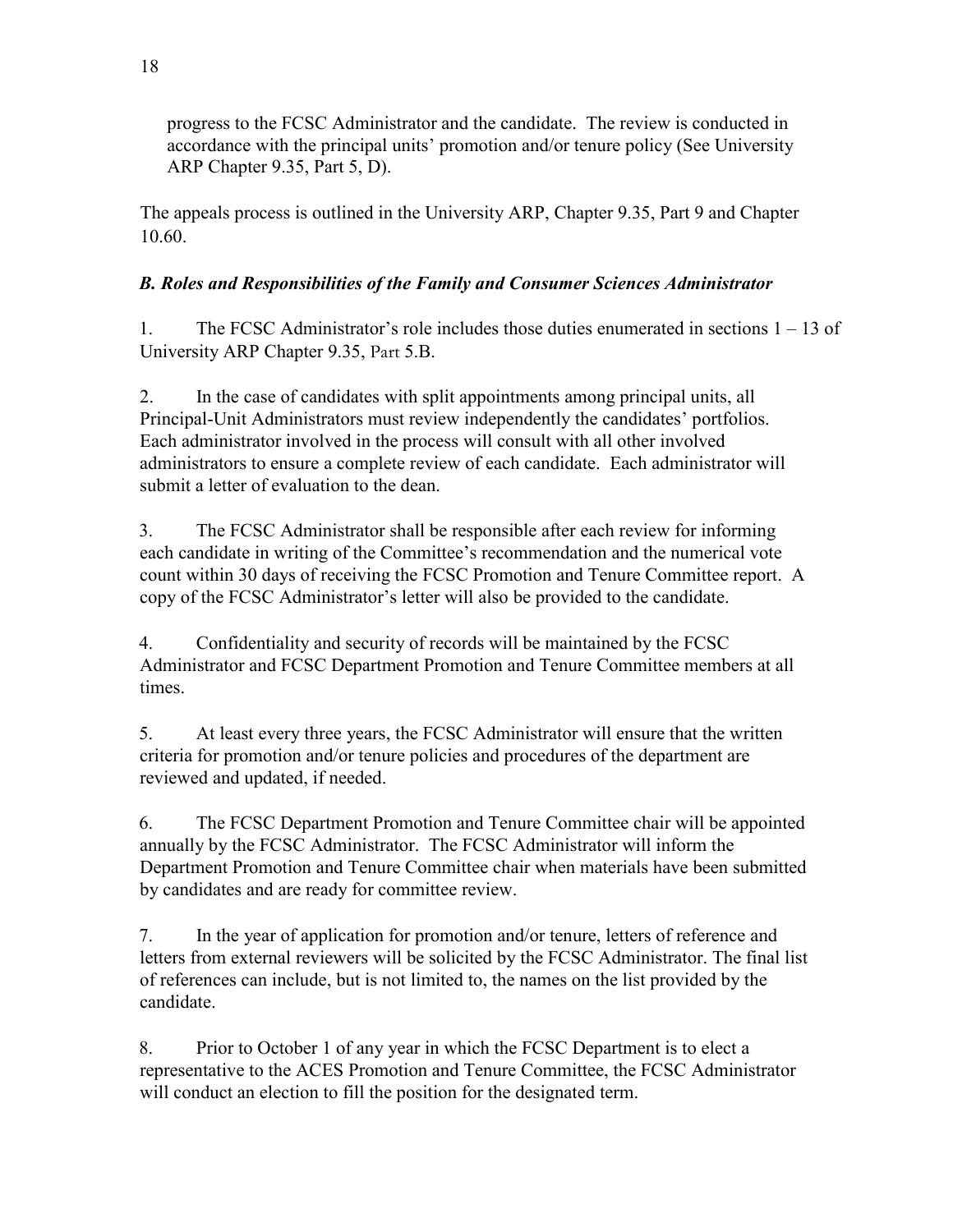9. The FCSC Department will adhere to University ARP Chapter 9.36 on posttenure review.

# *C. External Review Process*

1. The FCSC Administrator, in consultation with faculty members in the candidate's discipline, will obtain letters from a minimum of two (2) external reviewers who meet the following criteria:

- a. Have faculty appointment at another university
- b. Are in a closely related discipline
- c. Hold a rank equal to or higher than the rank to which the candidate is applying.

Ideally, the FCSC Administrator will identify potential external reviewers who, in addition to meeting the three criteria listed above, are from departments or schools of family and consumer sciences similar to the FCSC department at NMSU and whose teaching and/or research interests are similar to that of the candidate.

- 2. The FCSC Administrator will provide the external reviewers with the following:
	- a. A cover letter including:
		- a request for a brief statement regarding the individual's qualifications for serving as a reviewer
		- a request that the reviewer indicate the relationship between the candidate and reviewer
		- notification that the candidate will have an opportunity to read the letter of assessment
		- notification that third parties in the event of an EEOC or other investigation into a tenure or promotion decision may review the letters
	- b. Candidate's CV
	- c. FCSC Department's Promotion and Tenure Guidelines and URLs to access the ACES and University Promotion and Tenure documents.

3. The FCSC Administrator will inform the candidate of all solicited external review letters and reference letters.

4. The determination as to whether unsolicited letters of reference will be included in the portfolio will be made by the FCSC Administrator in consultation with the candidate and the chair of the FCSC Department Promotion and Tenure Committee. All unsolicited materials included in the portfolio will be accompanied with a memo by the FCSC Administrator specifying the recommendations of the three parties involved.

# *D. Roles and Responsibilities of the FCSC Department Promotion and Tenure Committee*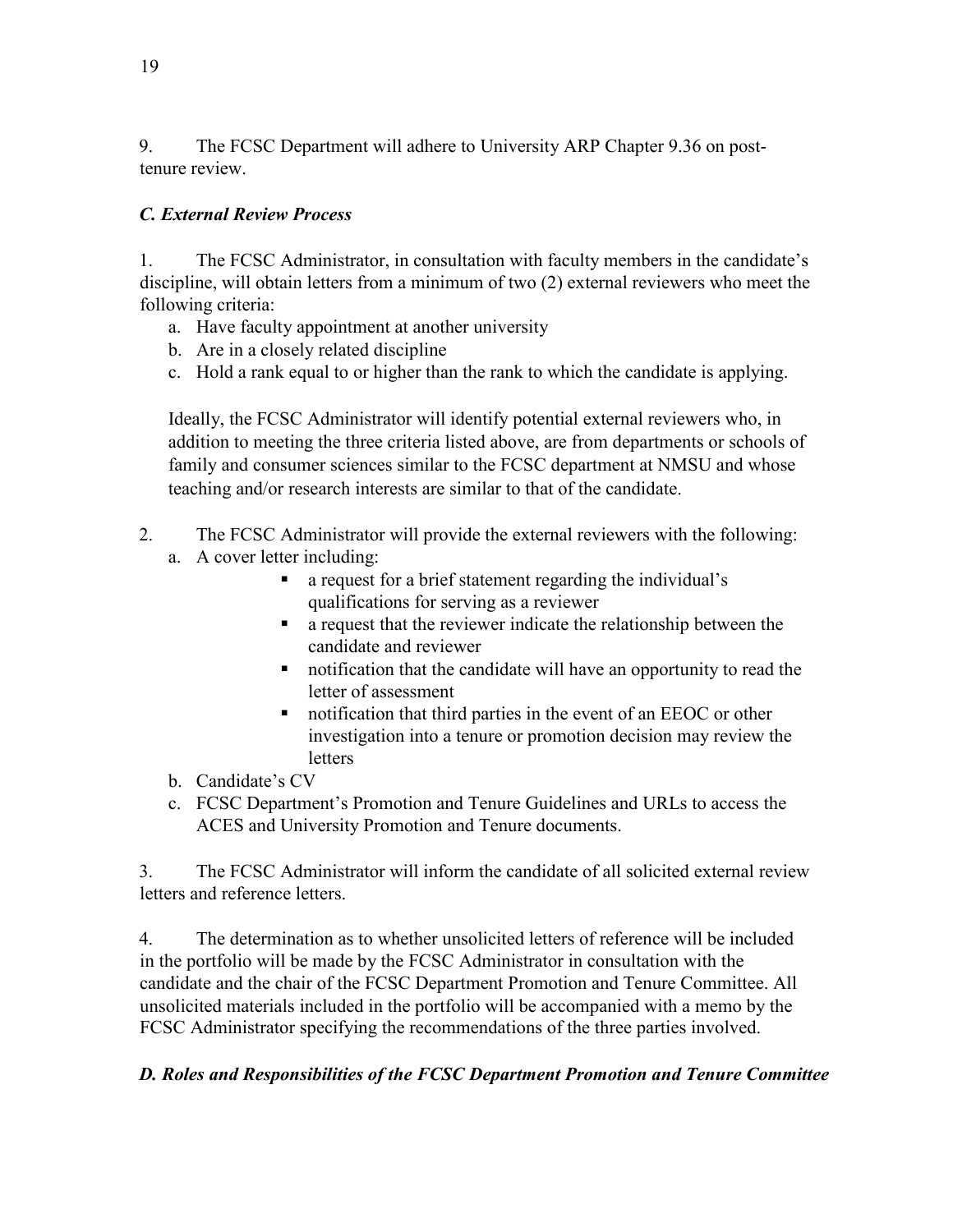1. The FCSC Department Promotion and Tenure Committee will perform the duties enumerated in University ARP Chapter 9.35, Part 5.C.

2. The FCSC Department Promotion and Tenure Committee will be formulated as follows:

a. Minimum number of members: The committee will act on decisions regarding tenure and promotion only when a minimum of (3) tenured faculty members whose ranks are higher than the candidates are present to hold a vote. Members are considered to be present if participating using video conferencing such as Skype or Polycom.

b. Eligibility:

- All tenured faculty are eligible to serve on the committee.
- All non-tenure track faculty members with a rank of Associate Professor or higher are eligible to serve on the committee.

c. Voting on Tenure:

Only tenured faculty members are eligible to vote on tenure, but non-tenure track faculty members of the committee may participate in discussions about tenure-track faculty.

d. Voting on Promotion:

- Tenured faculty members with a rank higher than the candidate are eligible to vote for promotion of tenure-track and non-tenure track candidates.
- College-track faculty with a rank higher than the candidate are eligible to vote on promotion of college-track faculty.
- College-track faculty are not eligible to vote on promotion of tenure-track candidates, but they may participate in discussions about tenure-track faculty.

e. Term limits: Term limits do not apply.

- 3. When there are inadequate numbers of eligible faculty members to constitute a committee, the FCSC Department faculty will select members from outside the Principal Unit. All FCSC full-time tenured, tenure-track and college faculty may nominate and elect eligible faculty from outside the Principal Unit on an annual basis.
- 4. In April of each year, the FCSC Department Promotion and Tenure Committee meets to review all candidate portfolios. Written feedback on progress towards promotion and/or tenure is provided and a written recommendation is made regarding renewal of contracts or readiness for promotion.
- 5. In October of each year in which there are candidates who are applying for promotion and/or tenure, the FCSC Department Promotion and Tenure Committee will meet to review all submitted portfolios. Written recommendations will be made within 30 days of the meeting regarding promotion and/or tenure.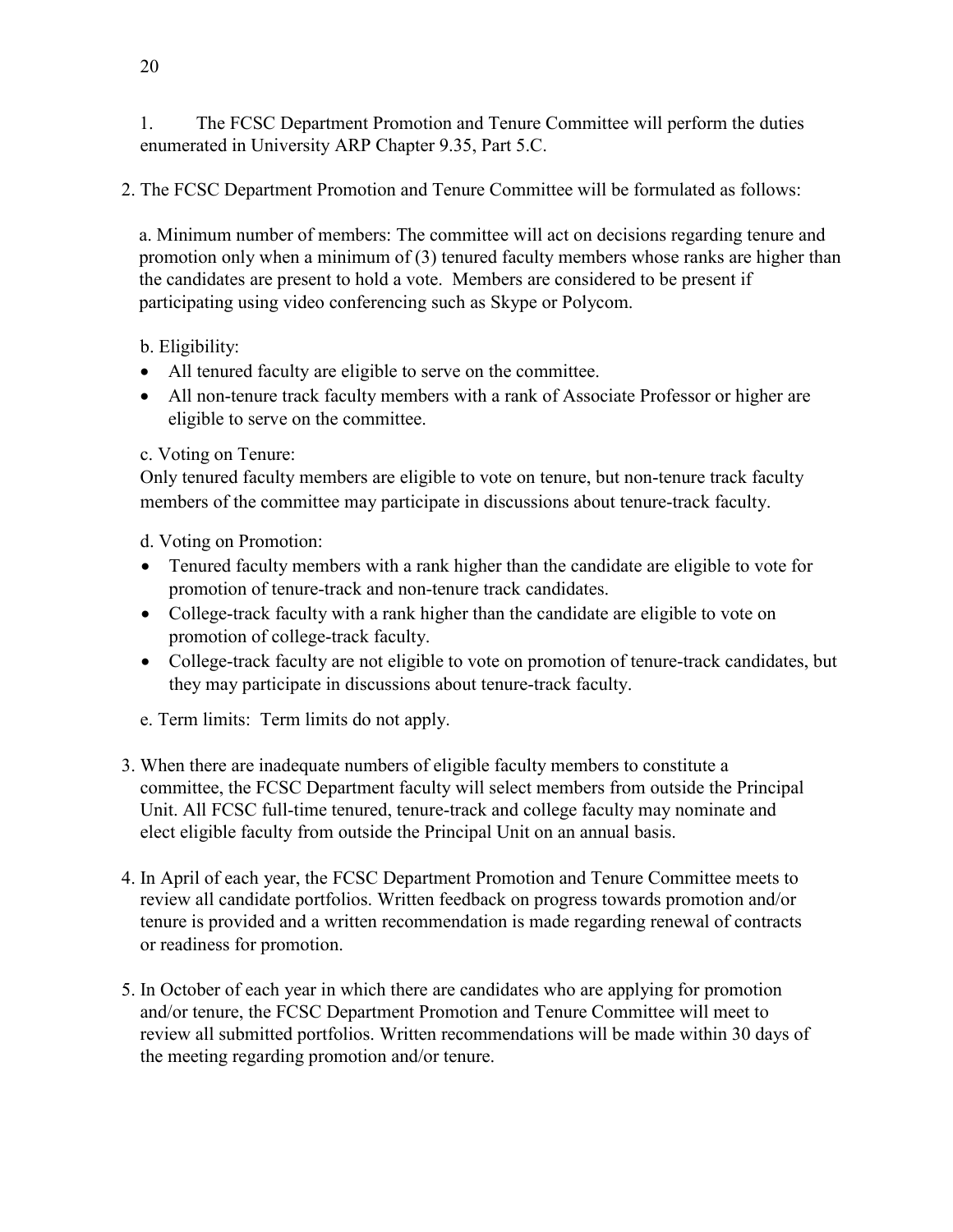- 6. For each of the April and October meetings, the FCSC Department Promotion and Tenure Committee chair will prepare written ballots. Voting must be in person and in secret. Absentia and proxy ballots are not permitted. All votes must be recorded. All deliberations and voting of the FCSC Promotion and Tenure Committee will be confidential and conducted in closed session only among committee members.
- 7. At both the April and October meetings, the FCSC Department Promotion and Tenure Committee will submit a document to the FCSC Administrator. This document will consist of a cover letter and report(s). The cover letter will state the date of the meeting, members in attendance and the numerical vote count. Signature lines will be provided for all members of the committee to indicate that procedures were followed and they were provided an opportunity to review the report(s). The majority report will contain a summary of the committee members' commendations, concerns and recommendations. Committee members with dissenting opinions may submit a minority report in conjunction with the majority report.
- 8. In the case of a candidate with a split appointment among Principal Units, all Promotion and Tenure Committees from Principal Units in which the candidate shares appointment must independently review the candidate's portfolio. The recommendation of each Principal Unit Promotion and Tenure Committee will be shared only with that Unit's Principal Unit Administrator and the ACES Promotion and Tenure Committee.
- 9. The Dean of ACES or a representative, as well as the FCSC Administrator, may meet with the FCSC Department Promotion and Tenure Committee to discuss procedural matters.

10. The FCSC Department will be in compliance with University ARP Chapter 3.02, Part 1.A and Chapter 3.13 and Section II of the ACES Criteria for P & T related to conflict of interest.

# **XIV. Appeals**

Specific details of the appeals process can be found in University ARP Chapter 9.35, Part 9. All candidates for promotion and/or tenure should familiarize themselves with University procedures.

In general, when a faculty member alleges a violation of policy or due process with regard to promotion and/or tenure, the NMSU Faculty Grievance Review Board, after review by appropriate administrators through the executive-vice-president and provost, convenes to hear the appeal.

Peer review is an inherent part of the promotion and/or tenure process. The advisory judgments of the FCSC and ACES promotion and tenure committees, FCSC administrator, ACES dean and University executive vice president and provost are not, in themselves,